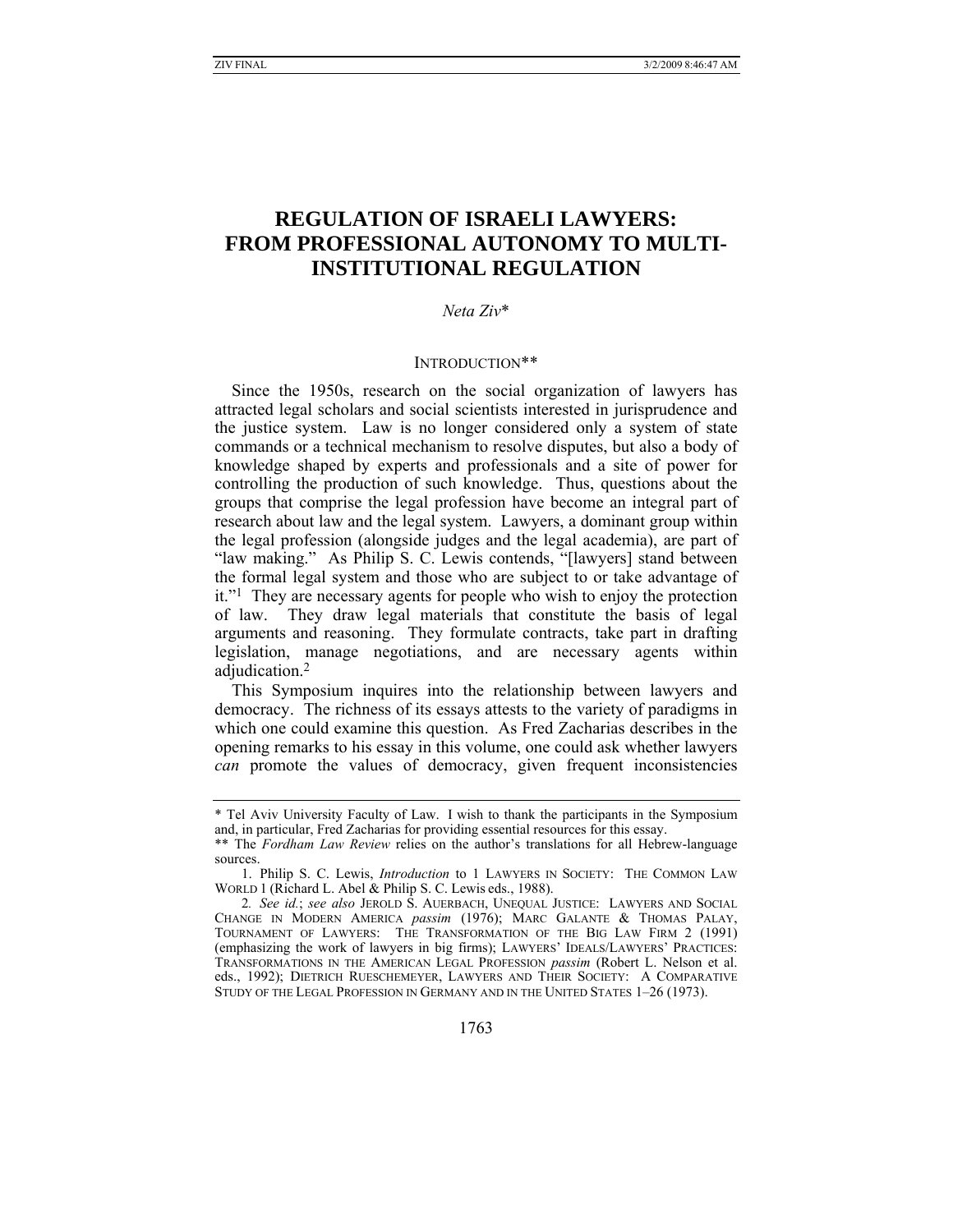between their duties to their clients and the often unclear or contradictory values of democracy itself.<sup>3</sup> This type of inquiry is largely theoretical (or conceptual); it tries to assess the potential tension between professionalism and democracy and how this tension can, or cannot, be ameliorated. From a different, descriptive perspective one can look into what lawyers *had actually done* (or are doing) to promote democracy or its underlying values. Lucien Karpik and Terrence Halliday's *Lawyers and the Rise of Western Political Liberalism* is a pathbreaking collection documenting lawyers' practices along this line of thought.4 Yet from a third, normative point of view we can ask if lawyers, *qua* lawyers, *ought to* practice in a way that And if so, why? And how? What are the professional justifications for this stance? And how should they reconcile their often contradictory public and private duties?5

Despite the different lenses through which these lawyer-democracy queries are posed, they all share a similar conceptual approach to the legal profession. Whether prescriptive, descriptive, or normative, lawyers are treated as a given, preexisting entity within democracy. Under all approaches, lawyers are the ones that do (or do not), can (or cannot), ought to (or ought not to) take part in shaping the democracies amidst which they work. It is a unilateral trajectory; lawyers "are" of a particular form of practice/ideology/ability/structure, whose impact upon democracy we examine.

In this essay, I adopt a different presupposition to the legal profession, and, in fact, my analysis proceeds in the opposite manner of the lawyerdemocracy conundrum. I start from democracy, focusing on state institutions of a liberal democracy: legislature, judiciary, government, and—to a certain extent—the market. Then I proceed to inquire how these institutional settings influence the legal profession and partake in defining its character and its societal roles.

The study of the legal profession through the forces of state and market is not new, of course. It has occupied much of the literature examining the profession from a historical-sociological perspective.6 Magali Sarfatti Larson has led the assertion that in the United States the market has been

<sup>3.</sup> Fred C. Zacharias, *True Confessions About the Role of Lawyers in a Democracy*, 77 FORDHAM L. REV. 1591, 1594 (2009). In the United States, lawyers owe an allegiance not just to their clients, but also to the legal system as officers of the court. MODEL RULES OF PROF'L CONDUCT R. 3.3 (2007).

Rule 3.3 of the Model Rules of Professional Conduct.

<sup>4.</sup> LAWYERS AND THE RISE OF WESTERN POLITICAL LIBERALISM (Terence C. Halliday & Lucien Karpik eds., 1997).

 <sup>5.</sup> Zacharias, *supra* note 3, at 1595.

<sup>6</sup>*. See, e.g.*, Dietrich Rueschemeyer, *Comparing Legal Professions Cross-Nationally: From a Professions-Centered to a State-Centered Approach*, 1986 AM. B. FOUND. RES. J. 415, 442 (noting the importance of state institutions in the study of "lawyers and law work"). Dietrich Rueschemeyer largely focuses on the structure of the profession and the type of work lawyers do and less on the inner tension within the professional role. *Id.*; *see also* Lucien Karpik, *Lawyers and Politics in France, 1814–1950: The State, the Market, and the Public*, 13 LAW & Soc. INQUIRY 707, 707–36 (1988).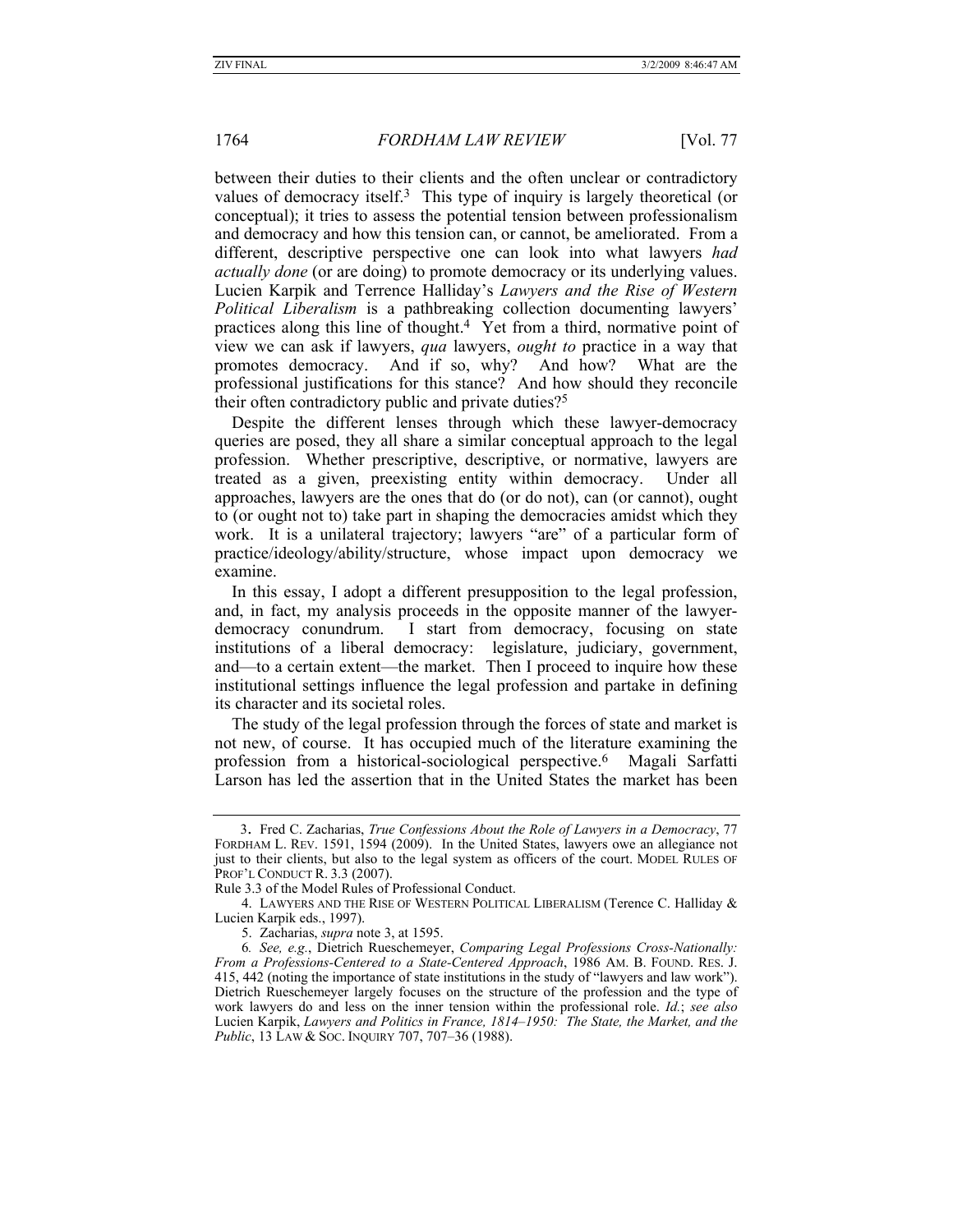the primary driving force behind lawyers' organization, and Gerald L. Geison has argued that the state has dominated the development of the legal profession in Europe.7 However, most literature on this subject has focused on the structural aspects of the profession (the number of lawyers in a particular place, what they do, their work settings, who controls their practice). Scholars and commentators have given less attention to the impact of institutions in a liberal democracy on the normative/ethical basis of lawyers' professional attributes—in other words, to their role in defining and prioritizing lawyers' multiple commitments, in shaping their professional ideology, and, in reconciling their often conflicting private and public obligations. From this perspective, lawyers' "collective identity" is constructed and molded by external forces as much as from within the profession.8

To be sure, democratic institutions, in and of themselves, are not static or fixed entities. As essays in this volume demonstrate, despite historical continuity, democracies are ever-changing and are in a constant state of flux. Institutions gain strength or become weaker; they realign and are supplanted by alternative structural configurations. Such transformations lie at the heart of every live, vivid, and dynamic democratic polity. Moreso, although my analytical departure point is the impact of these institutions on the legal profession, I believe there is a mutual relationship such that "lawyers" and "democracy" continuously influence and constitute each other. Nonetheless, I believe there is value in switching the lens through which we usually assess the lawyer-democracy tie, putting the spotlight on lawyers as *objects of change* rather than its originator. This refocus allows us to identify the dynamics under which certain institutional arrangements shape the values underlying lawyers' work, and enables us to assess if they live up to their professional aspirations.

To understand how lawyers can be influenced by democratic dynamics, my research examines the legal profession in Israel. Israel is an interesting case study due to the rapid changes that have occurred in the relations between its democratic institutions in a relatively short period of time. Within six decades, there have been notable fluctuations in the balance of power between the legislature, the court, and government, and in general between state institutions, civil society, and the market. These, in turn, have had a direct impact on structural and normative aspects of the Israeli legal profession.

Part I of this essay explains the paradigm through which I examine the relationship between lawyers and democracy in Israel: regulation of the profession. I am referring to regulation in its broadest terms; in other words, the array of fundamental rules, rights, and duties that govern the way

 <sup>7.</sup> MAGALI SARFATTI LARSON, THE RISE OF PROFESSIONALISM: A SOCIOLOGICAL ANALYSIS (1977); PROFESSIONS AND THE FRENCH STATE, 1700–1900 (Gerald L. Geison ed., 1984); *see also* Rueschemeyer, *supra* note 6, at 442–46 (calling for carrying out a statecentered analysis of the legal profession).

 <sup>8.</sup> Karpik, *supra* note 6, at 735.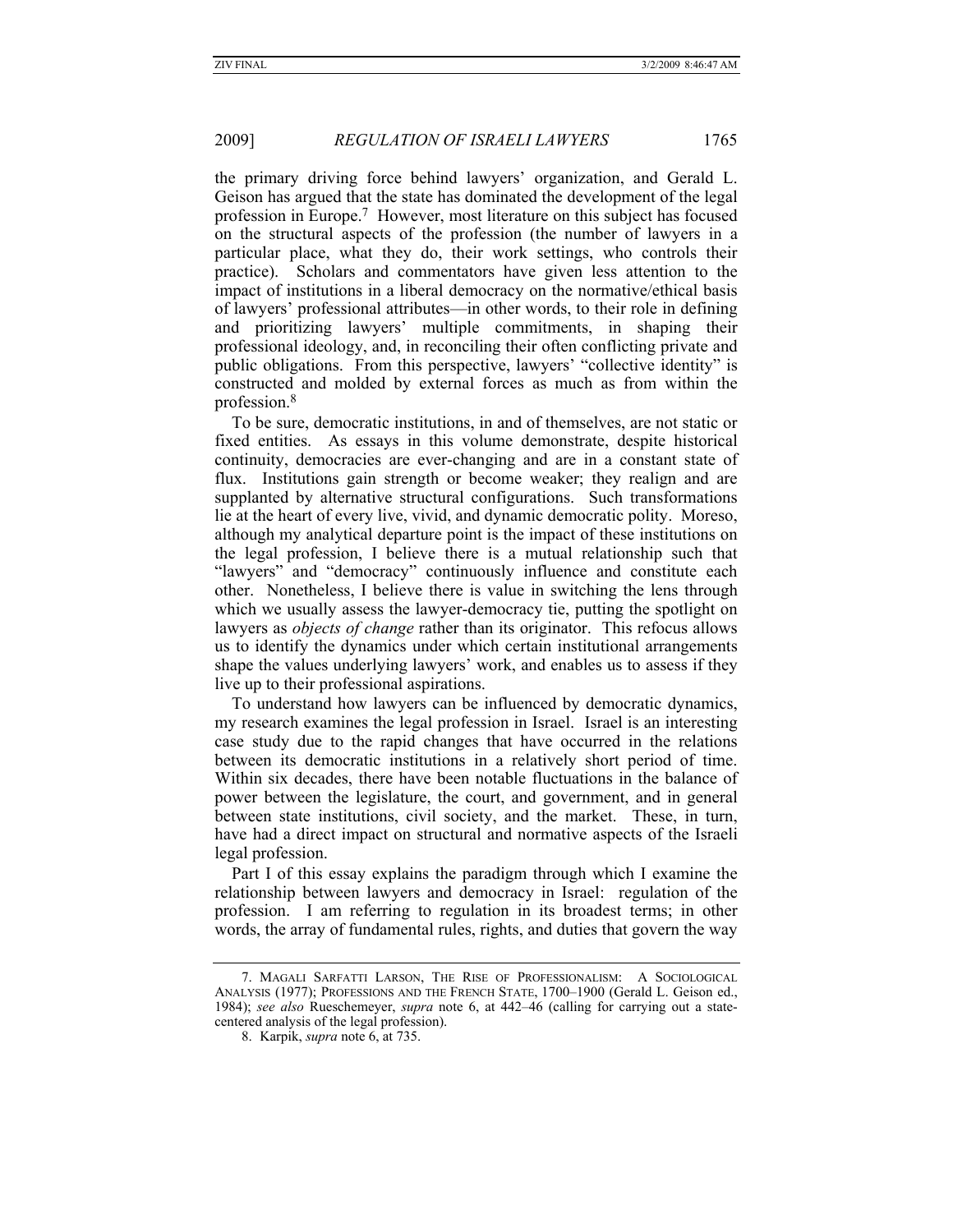the legal profession operates. Since each regulator is prone to prefer a certain set of interests over others, the way lawyers are regulated can tell us about how different institutions understand their role. Part II describes the first era of lawyer regulation in Israel, characterized by professional autonomy and self-regulation. During this period, from the establishment of the state in 1948 until the mid-1980s, the bar and the bench were strongly unified to protect the independence of the judiciary, and the Israeli bar was freed of intervention from almost all state branches. Part III describes the changes in this regulatory regime in the last three decades. As market forces became the preferred site for resource allocation and the state turned into a regulator rather than a provider of public goods, the market for legal services, too, became a target for state regulation. The new regulatory arrangement, although fragmented and incoherent, nevertheless reflects a shift toward holding the legal profession more accountable to public ideals rather than self-interest. Part IV illustrates this change through an examination of a recent legislative amendment to lawyers' disciplinary procedures. Part V discusses a case study: the courts' imposition of civil liability upon lawyers toward unrepresented third parties. I conclude by providing an initial assessment on the future of lawyer regulation in Israel, as the profession becomes highly stratified, diversified, and specialized.

#### I. LAWYERS AND DEMOCRACY: THE QUESTION OF REGULATION

I explore the role of lawyers in the Israeli democracy through the question of professional regulation. My main argument is that since the 1990s the Israeli legal profession has been undergoing a notable shift from a strong regime of self-regulation to one of pluralistic regulation. Under these emerging changes, lawyers' terms of practice are being reset and determined by a multiplicity of external sources. Some are replacing selfregulation and some operate in congruence with self-regulation. This shift reflects a general tendency to strike a new balance between an Israeli lawyer's commitment to public interest on the one hand, and self-interest on the other—evidently strengthening the former.9

 <sup>9.</sup> As is explained *infra* notes 28–29, many countries have employed anticompetitive measures to counter the monopoly of lawyers' bars and to enhance competition in the market for legal services. The most recent example is England's 2007 Legal Services Act. Legal Services Act, 2007, c. 29. The goal of the Legal Services Act is to "reform[] the way legal services in England and Wales are regulated and put[] the consumer interest at the heart of the regulatory framework." *See* Ministry of Justice, *Legal Services Act 2007*, http://www.justice.gov.uk/publications/legalservicesbill.htm (last visited Feb. 18, 2009); *see also* Legal Services Act, 2007, c. 29 (Eng.). *See generally* TERENCE C. HALLIDAY, BEYOND MONOPOLY: LAWYERS, STATE CRISES, AND PROFESSIONAL EMPOWERMENT, at xiii (1987); CHRISTINE PARKER, JUST LAWYERS: REGULATION AND ACCESS TO JUSTICE 38–41 (1999). Most of these regulatory measures focus on preventing anticompetitive practices and opening up the market for legal services. My inquiry reaches beyond the question of the distribution of legal services and also examines the substantive norms that apply to lawyers within professional practice, and how they are regulated. *See, e.g.*, Benjamin H. Barton, *An Institutional Analysis of Lawyer Regulation: Who Should Control Lawyer Regulation— Courts, Legislatures, or the Market?*, 37 GA. L. REV. 1167 (2003).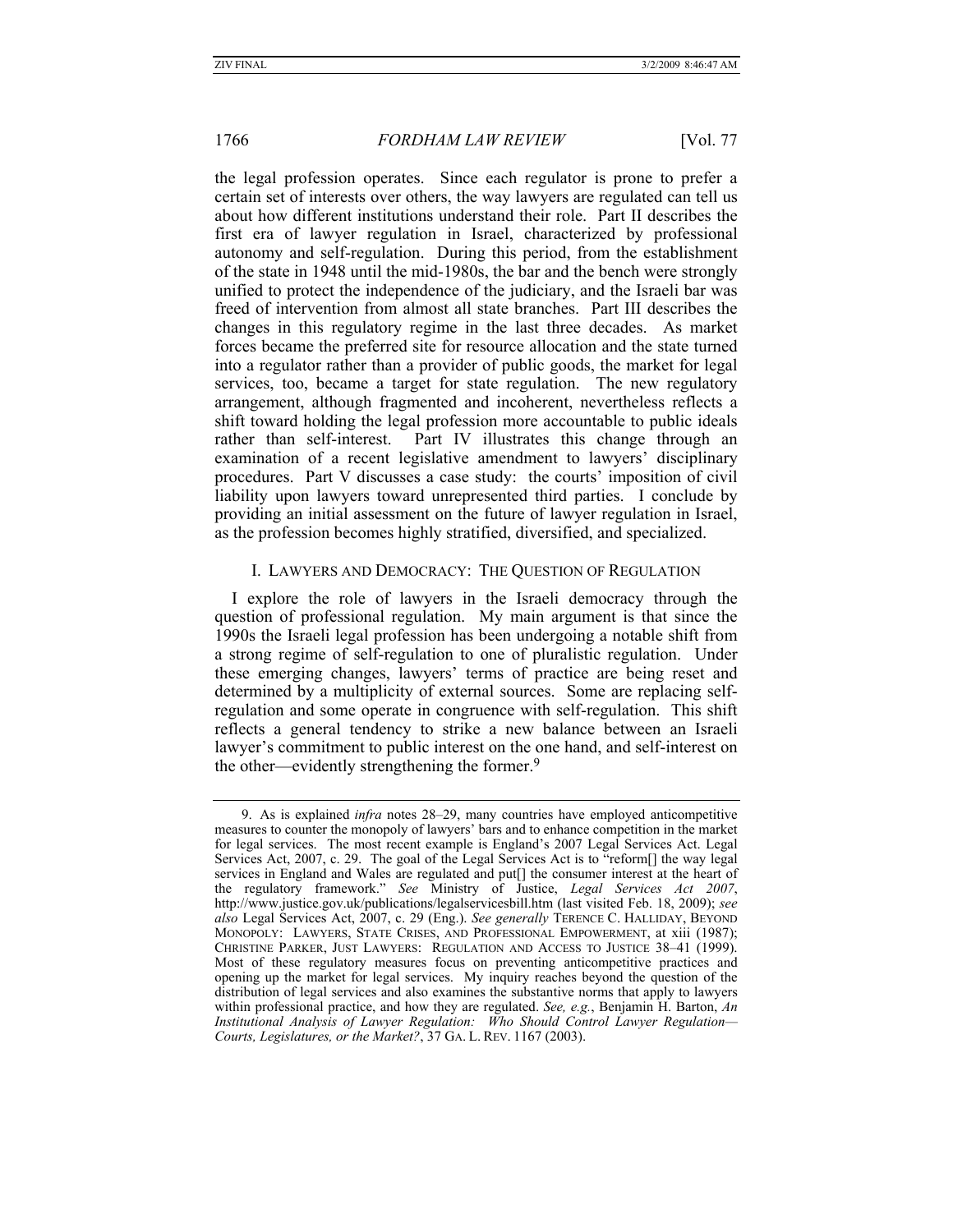The way a particular society regulates its lawyers is telling of the way it defines the profession's role as carrier and protector of a vital public resource—law. Regulation also reflects the profession's relative strengths and weaknesses vis-à-vis other institutions (within the state, the judiciary, and the market), and the level of trust these institutions bestow upon the organized bar to live up to its acclaimed public duties.10

The questions relating to the regulation of lawyers can be divided into three submatters. Although related, and at times overlapping, from an analytical point of view it is useful to address them separately.

The first focuses on *the market for legal services* and inquires into the allocation of legal resources. From this angle we examine who is entitled to provide legal services and, from a regulatory perspective, who gets to decide this. Most societies define a certain sphere of exclusive jurisdiction in which only lawyers are permitted to provide legal services. This decision has a direct impact on the availability of such services, and raises questions about legal consciousness, litigiousness, and equal access to justice. Who determines the boundaries of this professional jurisdiction is a site for constant struggle between professions and external bodies.<sup>11</sup>

The second question relates to the *structural and organizational* forms of lawyers' activity. From this regulatory perspective we ask who determines and imposes entry requirements on the profession; who promulgates and enforces ethical codes; and who determines the relationship between members of the legal profession and the organized bar.<sup>12</sup>

The third aspect of legal regulation pertains to the *substantive norms and behavioral standards* that lawyers must follow. Who defines lawyers' fiduciary duties, professional competence, and duties to third parties; who determines what behavior unbefitting a lawyer is? From a regulatory angle, we inquire into the institutional arrangements that allocate the authority to determine and enforce such norms.<sup>13</sup>

Inquiring into lawyers' societal role through the question of regulation allows us to study the profession from an internal and an external point of view. The external perspective examines the legal profession's relationship with the government/administration, legislature, courts, and market actors, and assesses its status through the dynamics that take place between them.

 <sup>10.</sup> On the connection between self-regulation and the critique against lawyers' selfinterest, see DEBORAH L. RHODE, IN THE INTERESTS OF JUSTICE: REFORMING THE LEGAL PROFESSION 143–44 (2000). *See also* Gillian K. Hadfield, *Legal Barriers to Innovation: The Growing Economic Cost of Professional Control over Corporate Legal Markets*, 60 STAN. L. REV. 1689, 1690–91 (2008).

 <sup>11.</sup> On the connection between regulation and access to justice, see PARKER, *supra* note 9, at 38–41; RHODE, *supra* note 10, at 19.

 <sup>12.</sup> For a strong argument that lawyers' self-interest in self-regulation is manifested in structural aspects of control, see AUERBACH, *supra* note 2, *passim*; Richard L. Abel, *United States: The Contradiction of Professionalism*, *in* 1 LAWYERS IN SOCIETY: THE COMMON LAW WORLD, *supra* note 1, at 186, 186–243.

<sup>13</sup>*. See, e.g.*, David B. Wilkins, *Who Should Regulate the Lawyers?*, 105 HARV. L. REV. 799, 807–08 (1992).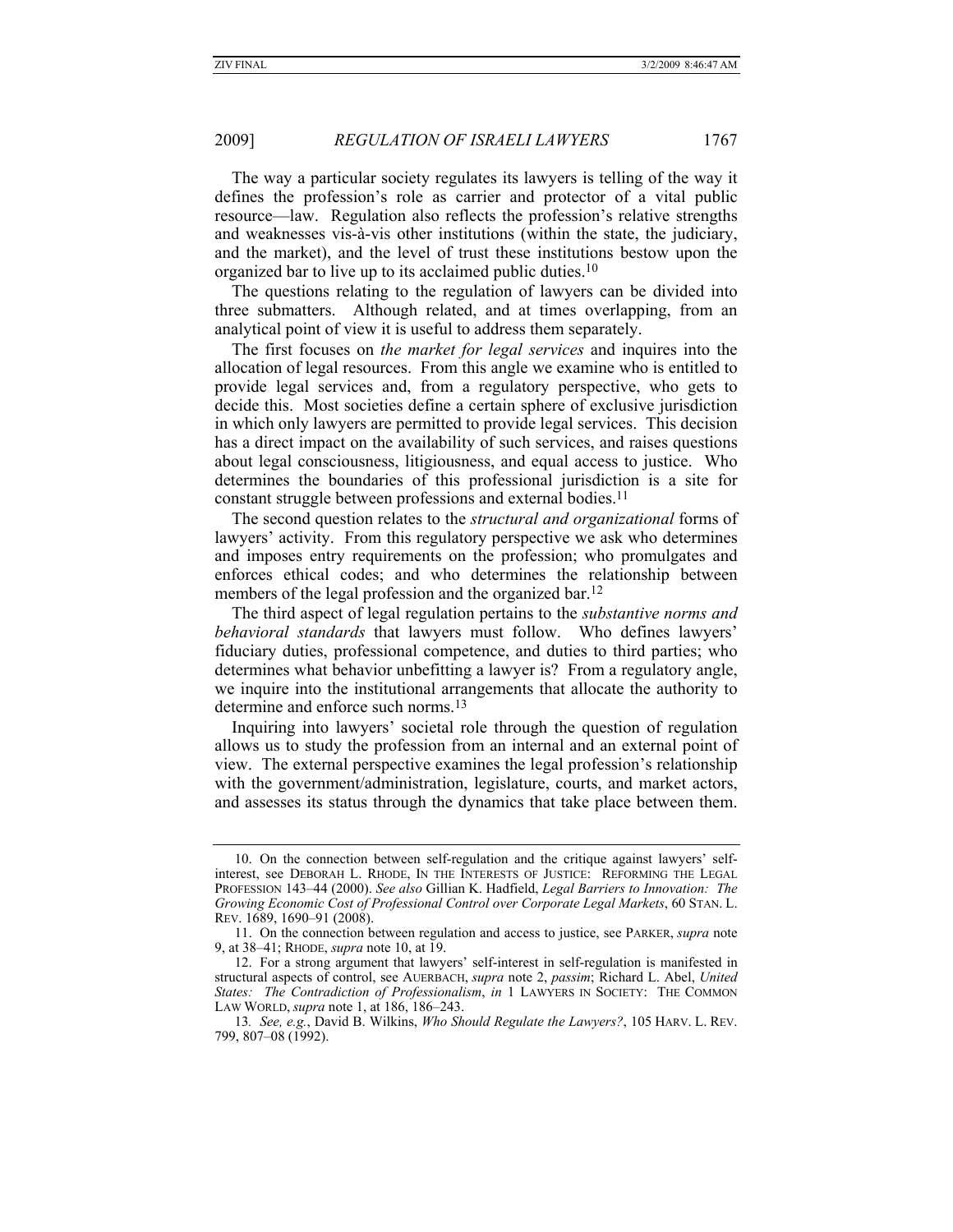This standpoint takes into account culture, history, and politics as determinate factors in the continuous institutional power struggles of lawyers within a given political environment.<sup>14</sup> Regulation is a site for such struggle: lawyers' claim for self-regulation has been utilized to demand and achieve autonomy and to minimize external intervention in setting lawyers' terms of practice. Courts, in turn, have often imposed duties on lawyers toward nonclients and third parties, even when they contradicted the bar's traditional stands, by use of civil claims.15 Legislatures have enacted legislation that set heightened reporting standards for corporate lawyers.16 All these forms of direct and indirect regulation transform professional duties and requirements. They often have distributive outputs and alter the substantive rights of people who may be impacted by lawyers' work.

From an internal point of view, the regulation of lawyers touches upon an inherent professional tension: client loyalty and public role. Lawyers must act as zealous advocates for their clients and at the same time must serve as officers of the court or the justice system at-large.17 Balancing these obligations sets the normative standards by which lawyers must abide, demarcating the lines between client loyalty and public concern.

When we regulate something, we do so with some particular interests in mind. Therefore, the entity that sets the standard for lawyers' conduct is likely to do so according to its own incentives and viewpoint about the proper weight of each interest.

With the risk of oversimplification, I suggest that lawyers' self-regulation in Israel has strongly preferred clients' interests and lawyers' self-interests over their duties to the public, to the courts, and to third parties. In other words, self-regulation is strongly correlated with self-interest regulation.<sup>18</sup> To be sure, Israeli lawyers have always claimed that they serve the public

 <sup>14.</sup> For examples of this approach, see AUERBACH, *supra* note 2, at 263–308; LARSON, *supra* note 7; LAWYERS AND THE RISE OF WESTERN POLITICAL LIBERALISM, *supra* note 4.

 <sup>15.</sup> Wilkins, *supra* note 13, at 806 (claiming that, "[a]lthough bar leaders and others have tried to separate 'malpractice' from 'discipline,' these efforts have been largely unsuccessful"); Limor Zer-Guttman, *Yitsug Mul Tsad Shekeneged Bilti Meyutsag—Yizaher Orech Hadin* [*The Lawyer's Duty to Unrepresented Opposing Party: A Caveat*], 1 DIN UDVARIM 153 (2004) (Isr.).

 <sup>16.</sup> Deborah L. Rhode & Paul D. Paton, *Lawyers, Ethics and Enron*, *in* ENRON: CORPORATE FIASCOS AND THEIR IMPLICATIONS 625, 648–52 (Nancy B. Rapoport & Bala G. Dharan eds., 2004).

 <sup>17.</sup> As an advocate, a lawyer should act zealously to further a client's interests, safeguard her secrets, avoid conflicts of interest, and in general abide by the client's will regarding goals of the attorney-client relationship. As an officer of the court, a lawyer may not assist a client in fraudulent behavior, unreasonably delay litigation, or act in any other manner that is not candid toward the court.

<sup>18</sup>*. See* David Barnhizer, *Profession Deleted: Using Market and Liability Forces to Regulate the Very Ordinary Business of Law Practice for Profit*, 17 GEO. J. LEGAL ETHICS 203, 225 (2004); Benjamin H. Barton, *The ABA, the Rules, and Professionalism: The Mechanics of Self-Defeat and a Call for a Return to the Ethical, Moral, and Practical Approach of the Canons*, 83 N.C. L. REV. 411, 419 (2005) (citations omitted); Randy Lee, *The State of Self-Regulation of the Legal Profession: Have We Locked the Fox in the Chicken Coop?*, 11 WIDENER J. PUB. L. 69 (2002).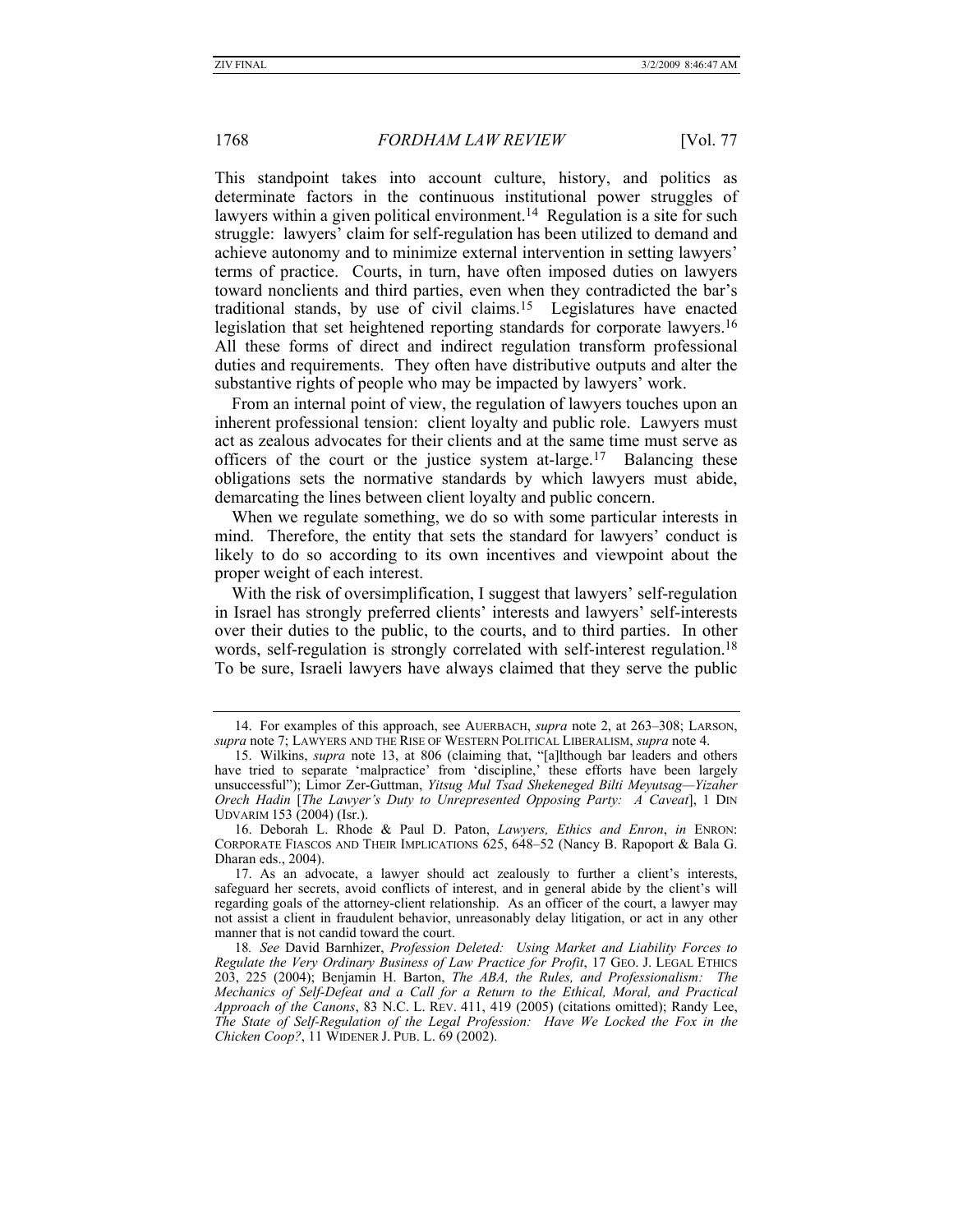interest above their own—this has been necessary to maintain the professional privileges they possess. Nonetheless, more often than not the Israeli bar has professed strong self-interest as a central driving force behind claims for self-regulation, despite cloaking them as furthering a public interest. As Deborah Rhode explains,

The problem is not that bar policies are baldly self-serving. Lawyers and judges who control regulatory decisions generally want to advance the public's interests as well as the profession's. Rather, the difficulty is one of tunnel vision . . . . No matter how well intentioned, lawyers and former lawyers who regulate other lawyers cannot escape the economic, psychological, and political constraints of their position.19

Comparably, the legislature, the Ministry of Justice (MOJ), and the courts in Israel have expressed a mixed record on balancing competing interests and have tended to give the public's interest more value. These institutions often consider themselves the best representatives of the justice system as well as the public interest, better suited to protect the public from the strong self-interest/client interest denoted by the bar. In Israel, too, the emergence of multiple sources of regulation correlates with a tendency to weaken self-interest of the bar and to give some preference to other objectives.20

In sum, examining the legal profession through "the politics of regulation" can offer a broad array of insight into the polity within which lawyers work. Such an examination can tell us about the distribution of legal resources and the allocation of rights, and is a unique angle through which to learn about a society's engagement with lawyers as agents of law.

At this juncture, it is appropriate to spell out my normative viewpoint about lawyers' role in a democratic society. My assumption is that lawyers carry a heightened duty to protect democracy and its underlying values beyond providing representation to individual clients and working out the adversarial system. This is so because of the type of commodity they handle—law. Law has a number of roles in a democracy, one of them being the resolution of disputes in an orderly manner. For this purpose lawyers can indeed claim that adversarial individual representation is the way they further this objective.<sup>21</sup> But law also has other roles: inducing behavioral patterns;<sup>22</sup> facilitating transactions and maintaining order;<sup>23</sup>

 <sup>19.</sup> RHODE, *supra* note 10, at 143–44.

 <sup>20.</sup> On the correlation between self-regulation of ethical rules and a strong clientcentered approach, see Fred C. Zacharias, *Integrity Ethics* (Univ. of San Diego Sch. of Law Legal Studies Research Paper Series, Research Paper No. 08-056, 2008), *available at* http://papers.ssrn.com/sol3/papers.cfm?abstract\_id=1221722.

 <sup>21.</sup> On the multiple roles of law see, for example, JOSEPH RAZ, *The Functions of Law*, *in* THE AUTHORITY OF LAW: ESSAYS ON LAW AND MORALITY 163 (1979).

 <sup>22.</sup> In the criminal context, see, for example, CESARE BECCARIA, ON CRIMES AND PUNISHMENTS (Henry Paolucci trans., Bobbs-Merrill Co., Inc., 1963) (1764); TOM R. TYLER, WHY PEOPLE OBEY THE LAW (1990).

 <sup>23.</sup> ROBERT C. ELLICKSON, ORDER WITHOUT LAW: HOW NEIGHBORS SETTLE DISPUTES *passim* (1991).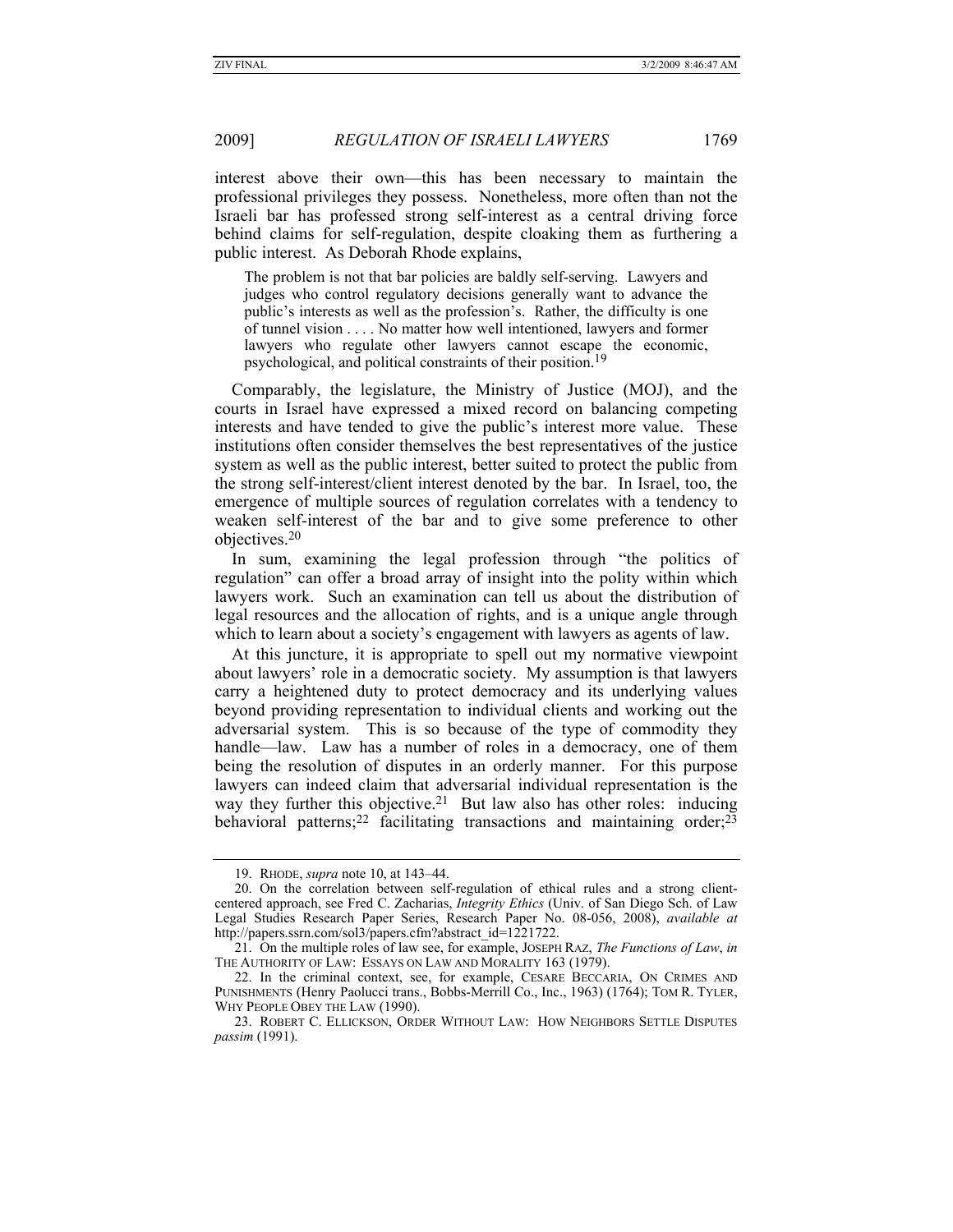protecting vulnerable groups; and promoting equality (resource and power distribution).<sup>24</sup> And since law is what lawyers do, lawyers cannot absolve themselves of their societal role by furthering only one of law's functions.25 In principle, this normative position about lawyers is not disputed, although its extent and scope often is.26 Given this assumption, my essay will continue to be descriptive in its nature; whatever definition we adopt of the public-social role of lawyers, I believe it does not originate only from within the profession (a self-defined "collective identity"), but is often imposed upon lawyers by external bodies, through regulation.

# II. LAWYERS IN ISRAEL: THE FIRST ERA—SELF-REGULATION

Regulation of the Israeli legal profession has changed in the last two decades from a rigid and expansive self-regulatory system toward heightened intervention from multiple external sources.<sup>27</sup> To be sure, Israel was not alone in introducing regulatory changes in the provision of legal services, and many countries opted for reform by imposing antimonopolistic and anticompetitive rules upon the bar. This oftentimes resulted in deregulating the market for legal services, and in general lessening state control over lawyers' practices. The underlying assumption of such policies has been that ending monopolies and transferring the

 <sup>24.</sup> For a complex view of law's weaknesses and strengths in promoting social change, see, for example, GERALD N. ROSENBERG, THE HOLLOW HOPE: CAN COURTS BRING ABOUT SOCIAL CHANGE? (2d ed. 2008).

<sup>25</sup>*. See, e.g.*, DAVID LUBAN, LAWYERS AND JUSTICE: AN ETHICAL STUDY (1988); Robert W. Gordon, *The Independence of Lawyers*, 68 B.U. L. REV. 1 (1988); William H. Simon, *Ethical Discretion in Lawyering*, 101 HARV. L. REV. 1083 (1988).

 <sup>26</sup>*.* In fact, lawyers have been criticized for having too much independence both from the Right and the Left. For a claim against client dominance from the Right, see MONROE H. FREEDMAN, UNDERSTANDING LAWYERS' ETHICS 57 (1990) ("[T]he attorney acts unprofessionally and immorally by depriving clients of their autonomy . . . by . . . preempting their moral decisions or by depriving them of the ability to carry out their lawful decisions."). *See also* Charles Fried, *The Lawyer as Friend: The Moral Foundations of the Lawyer-Client Relation*, 85 YALE L.J. 1060 (1976); Stephen L. Pepper, *The Lawyer's Amoral Ethical Role: A Defense, a Problem, and Some Possibilities*, 1986 AM. B. FOUND. RES. J. 613. Answering the claims of client dominance from the Left, see William H. Simon, *The Dark Secret of Progressive Lawyering: A Comment on Poverty Law Scholarship in the Post-Modern, Post-Reagan Era*, 48 U. MIAMI L. REV. 1099, 1101 (1994).

 <sup>27.</sup> Fred Zacharias claims that lawyers are and have been heavily regulated by external sources, and therefore discussions regarding changes in regulatory regimes fall short of acknowledging this complexity. *See* Fred C. Zacharias, *The "Self Regulation" Misnomer*, *in* REAFFIRMING LEGAL ETHICS: TAKING STOCK AND NEW IDEAS (Reid Mortensen et al. eds., forthcoming 2009); Fred Zacharias, *The Myth of Self Regulation*, 93 MINN. L. REV. (forthcoming 2009). At the risk of sounding defensive, and without commenting on the debate in the United States, I will argue that in Israel self-regulation has indeed been the norm, and this is now changing. Moreover, Zacharias wants us to see judicial oversight of lawyers' ethical conduct as a form of external, rather than self-regulation. I agree that this ought to be the consideration, but note that in Israel judicial oversight of misconduct is not the norm. Rather, the Israel Bar Association is the body authorized to review and enforce lawyers' conduct, not the courts.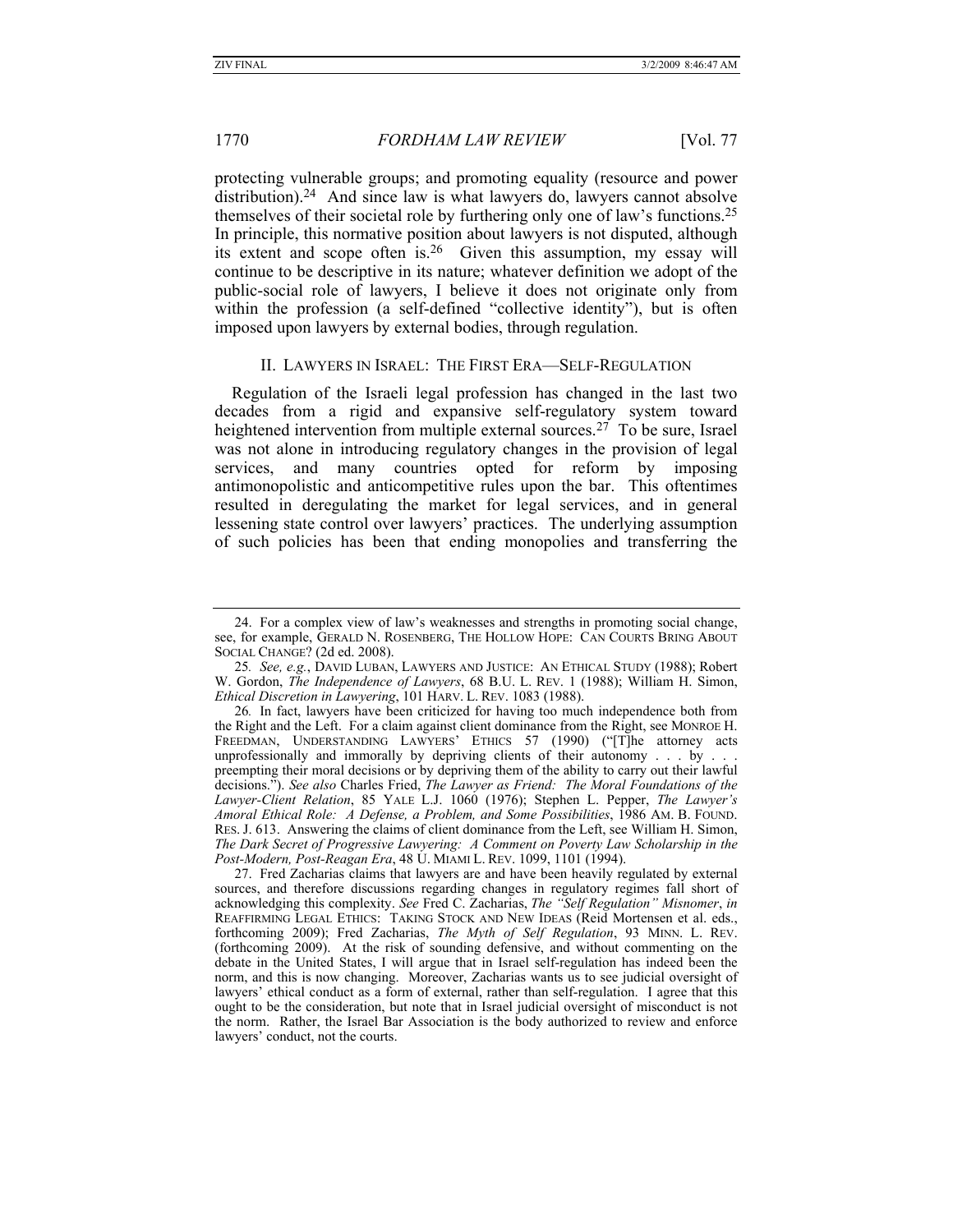provision of legal services to the market will improve the allocation of qualitative legal services. <sup>28</sup>

It is doubtful whether competition theories have in fact led to more equitable or qualitative access to justice.29 In Israel, however, opening the market for legal services to more competition was not the primary method to tackle self-regulation. Rather the process has infused some anticompetition measures aimed at eliminating anticompetitive actions together with the imposition of public duties upon the profession through direct and indirect regulation.

For decades, the Israeli-organized bar association had enjoyed almost unparalleled power over lawyers' practices. Eli Salzberger has shown that the bar association controlled most aspects of lawyers' practices. There is only one bar association in Israel and membership is mandatory for all lawyers. This bar association oversees apprenticeships and conducts entrance exams; it promulgates ethical rules; it has been authorized by the legislature to prosecute misconduct through disciplinary proceedings; and it adjudicates unethical behavior through internal disciplinary boards. External oversight has been extremely limited.30 Unauthorized Practice of Law (UPL) rules are very broad, and almost all legal work is restricted to lawyers.<sup>31</sup> Until the mid-1990s, anticompetition rules limiting internal and external competition were prevalent. They included prevention of solicitation, imposition of minimum fees, and prohibitions on advertising and on practicing additional vocations parallel to lawyering.32 This stable monopoly remained unchallenged for at least three decades, since the establishment of the state in 1948 until the mid-1980s. The bar association encountered no dissent from within the profession, nor from the courts and the state (legislature and government agencies).

During this era, the bar and the bench (mainly the Israeli Supreme Court) created an aligned "front" vis-à-vis the state and its political apparatus. Salzberger, Isaachar Rosen-Zvi, and I have demonstrated how the Israeli Supreme Court provided broad support to the bar on the structural and normative aspects of lawyers' organization and work. The court rarely intervened in matters relating to the legal profession and endorsed most of

 <sup>28.</sup> PARKER, *supra* note 9; Hadfield, *supra* note 10, at 1694.

 <sup>29.</sup> PARKER, *supra* note 9, at 39.

 <sup>30.</sup> Issachar Rosen-Zvi, *Constructing Professionalism: The Professional Project of the Israeli Judiciary*, 31 SETON HALL L. REV. 760, 780 (2001); Eli Salzberger, *Kesher Hamishpetanim Hayiśraeli: Al Lishkat Orkhe Hadin Uba'ale Brita* [*The Israeli Jurists Conspiracy: On the Israeli Bar and its Allies*], 32 MISHPATIM 43 *passim* (2001) (Isr.); Neta Ziv, *Combining Professionalism, Nation Building and Public Service: The Professional Project of the Israeli Bar 1928–2002*, 71 FORDHAM L. REV. 1621, 1640–49 (2003).

 <sup>31.</sup> Neta Ziv, *Mi Heziz et Haglimah Sheli?—al Hasagat Gvul Miktsoa Arikhat Hadin*  [*Who Moved My Gown?—on Unauthorized Practice of Law in Israel*], 24 MEHKERE MISHPAT 439, 454–56 (2008) (Isr.).

 <sup>32.</sup> Limor Zer-Guttman, *Shmira al Kvod Hamiktsoa Vetadmito Ufirsomet Le'orkhe Din* [*Preserving the Profession's Image and Legal Advertising*], 24 MEHKERE MISHPAT 491,  $494 - 98$  (2008) (Isr.).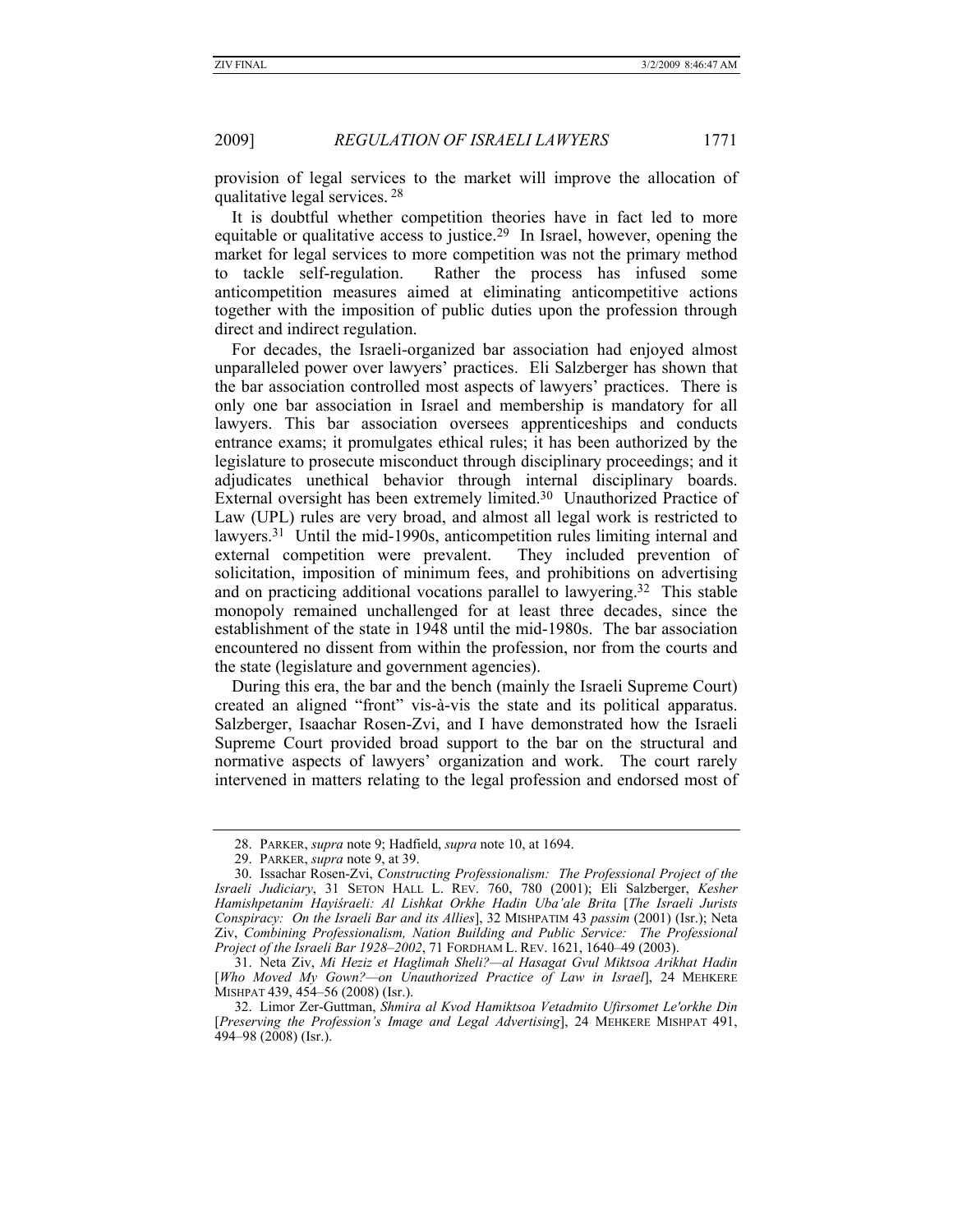the bar's policies and decisions.<sup>33</sup> The court accepted the bar's claim that broad autonomy and self-regulation were legitimate and necessary to assure qualitative delivery of legal services. This approach reinforced the profession's broad autonomy and self-control, enshrined in legislation promoted by the organized bar in early Israeli statehood.

In previous research, I have suggested that this relationship characterized the first era of Israeli statehood, when the Supreme Court needed to establish the judiciary's independence from state politics in an emerging nation-state. The bar took part in this mission.<sup>34</sup> The bench and the bar carried a mutual interest to strengthen the autonomy of the legal profession—judges and lawyers alike—as a means to strengthen the independence of law in a new liberal democracy. From a sociological perspective, the legal profession was a cohesive network. Judges and lawyers were at social proximity—they belonged to similar social circles, and an ethos of collegiality prevailed within their ranks.35

As Gad Barzilai explains, during this era lawyers were not active or outspoken on issues of public concern in any organized fashion.<sup>36</sup> They took part in the larger project of nation building by remaining in the *private sphere*, representing individual clients, and minding their own affairs.<sup>37</sup>

Government and other public service lawyers (such as lawyers for the Jewish Agency or the Jewish National Fund) played a significant part in consolidating and legitimating state power (and the interests of the Jewish majority therein) through legislation and regulation.<sup>38</sup> However, this involvement encompassed only public/government lawyers. The majority of lawyers in private practice remained, in the words of Barzilai, "with no aspiration systematically to challenge the mobilisation of professional knowledge for national purposes."39 Nongovernment lawyers took no part in the collective project of Jewish nation building, but they also did not play a dissenting role as oppositional agents to state power. Lawyers did not consider themselves (nor were they considered by others) as advocates for

37. *Id.* at 267–68.

 <sup>33.</sup> Rosen-Zvi, *supra* note 30, at 780–82; Salzberger, *supra* note 30, at 79–84; Ziv, *supra* note 30, at 1655–59.

 <sup>34.</sup> Ziv, *supra* note 30, at 1651.

 <sup>35.</sup> Rosen-Zvi, *supra* note 30, at 772.

 <sup>36.</sup> Gad Barzilai, The Ambivalent Language of Lawyers in Israel: Liberal Politics, Economic Liberalism, Silence and Dissent, in Fighting for Political Freedom: Comparative Studies of the Legal Complex and Political Liberalism 247, 255 (Terence C. Halliday et al. eds., 2007).

 <sup>38.</sup> On the role of law in the nationalization process, see, for example, ETHNIC FRONTIERS AND PERIPHERIES: LANDSCAPES OF DEVELOPMENT AND INEQUALITY IN ISRAEL (Oren Yiftachel & Avinoam Meir eds., 1998); ISSACHAR ROSEN-ZVI, TAKING SPACE SERIOUSLY: LAW, SPACE AND SOCIETY IN CONTEMPORARY ISRAEL (2004); Alexandre (Sandy) Kedar, *The Legal Transformation of Ethnic Geography: Israeli Law and the Palestinian Landholder 1948–1967*, 33 N.Y.U. J. INT'L L. & POL. 923 (2001); Oren Yiftachel, *Planning as Control: Policy and Resistance in a Deeply Divided Society*, 44 PROGRESS IN PLAN. 115 (1995).

 <sup>39.</sup> Barzilai, *supra* note 36, at 254.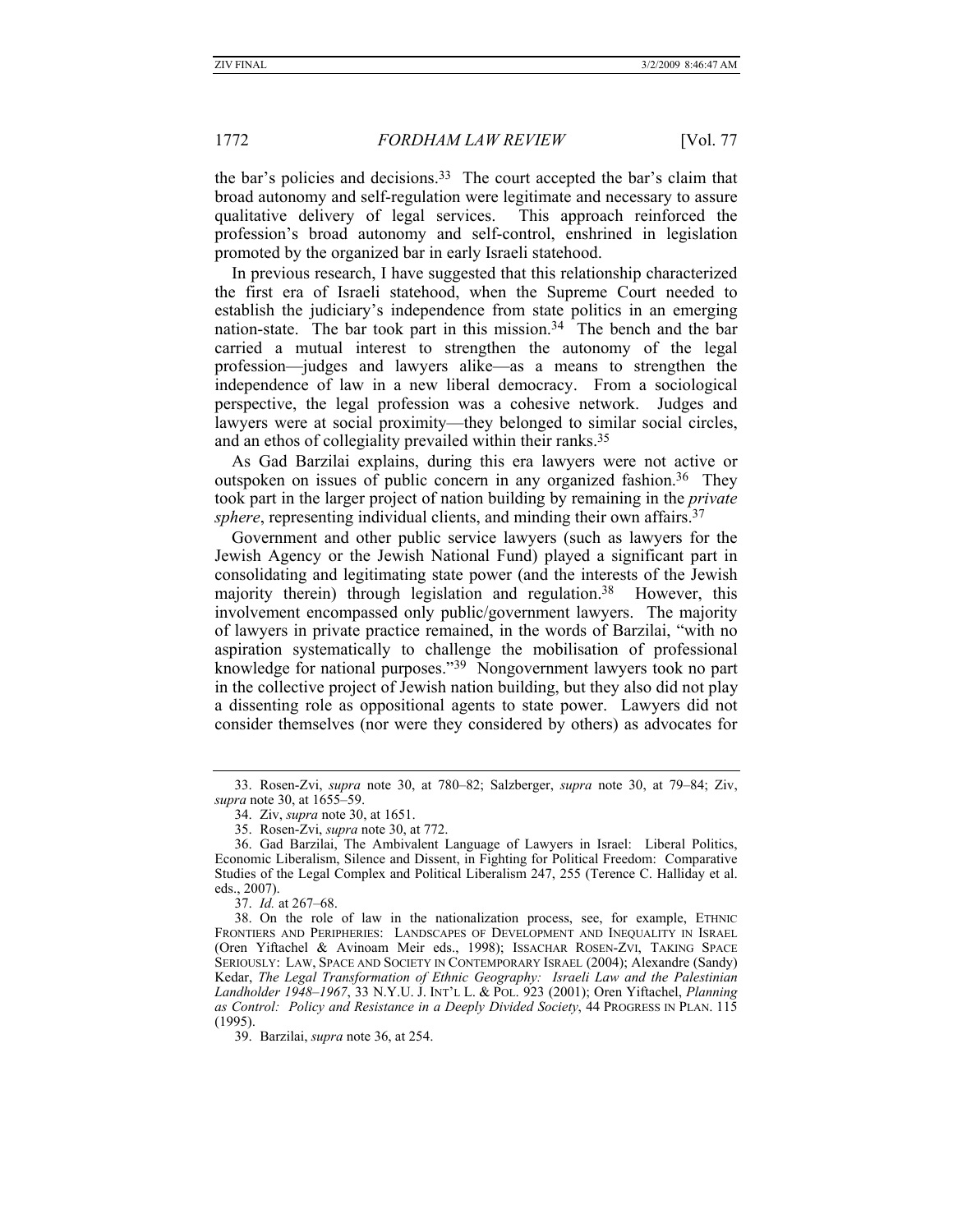the disenfranchised, nor as lawyer-statesmen.<sup>40</sup> Their role, similar to that acknowledged in many emerging nation-states, was confined to importing political liberalism and its underlying basic values: individualism, separation of powers, and the formal guarantees of judicial independence and the rule of law.

On their part, the Knesset, the Israeli legislature, and the government revealed little interest in intervening in lawyers' affairs. The lack of state regulation was part of broader sociopolitical arrangements and economic structures of that time. The first decades in Israel were characterized by a strong and centralized state, which delivered most essential public services directly. Health, housing, employment, transportation, and infrastructure development were provided through the state apparatus, rather than the market. The absence of lawyers' regulation, thus, coincided with a polity in which regulation of the private sphere was overall minimal and, in fact, hardly wanting.

In sum, during the first era of Israeli statehood, lawyers had been successful in positioning themselves—and the allocation of legal services in general—in the private sphere. Consequently, they benefited from a regulatory system that only rarely intervened in such private provisions. The combination of a strong monopoly and an unregulated private sphere shielded lawyers almost entirely from any type of regulation. organized bar held almost complete control over the internal structures of the profession and the allocation of legal services, and had little to account for in terms of lawyers' public duties and obligations. It had encountered no dissent from within its ranks and no significant challenges from outside agencies such as the state (the Knesset, the MOJ, or other government bodies), the judiciary, or private entities (such as competitors in the provision of legal services, insurance companies, and the like). This reality began to change in the mid-1980s, to which I now turn.

#### III. SELF-REGULATION CHALLENGED

Changes in lawyers' regulatory regime are the outcome of a number of factors that took place in Israel since the 1980s.

## A. *The Emergence of a Regulatory State*

The political and economic reality described above changed dramatically in the last three decades. Israel has shifted from a strong state-centered economy to a privatized, globalized, and liberalized economy. This preference for market allocation of public goods and services has emerged in a broad array of social and economic areas, including the liberalization of currency, financial institutions, and markets and in the privatization of infrastructure development (such as road construction),

 <sup>40.</sup> On the role of lawyer as statesman, see generally ANTHONY T. KRONMAN, THE LOST LAWYER: THE FAILING IDEALS OF THE LEGAL PROFESSION (1993).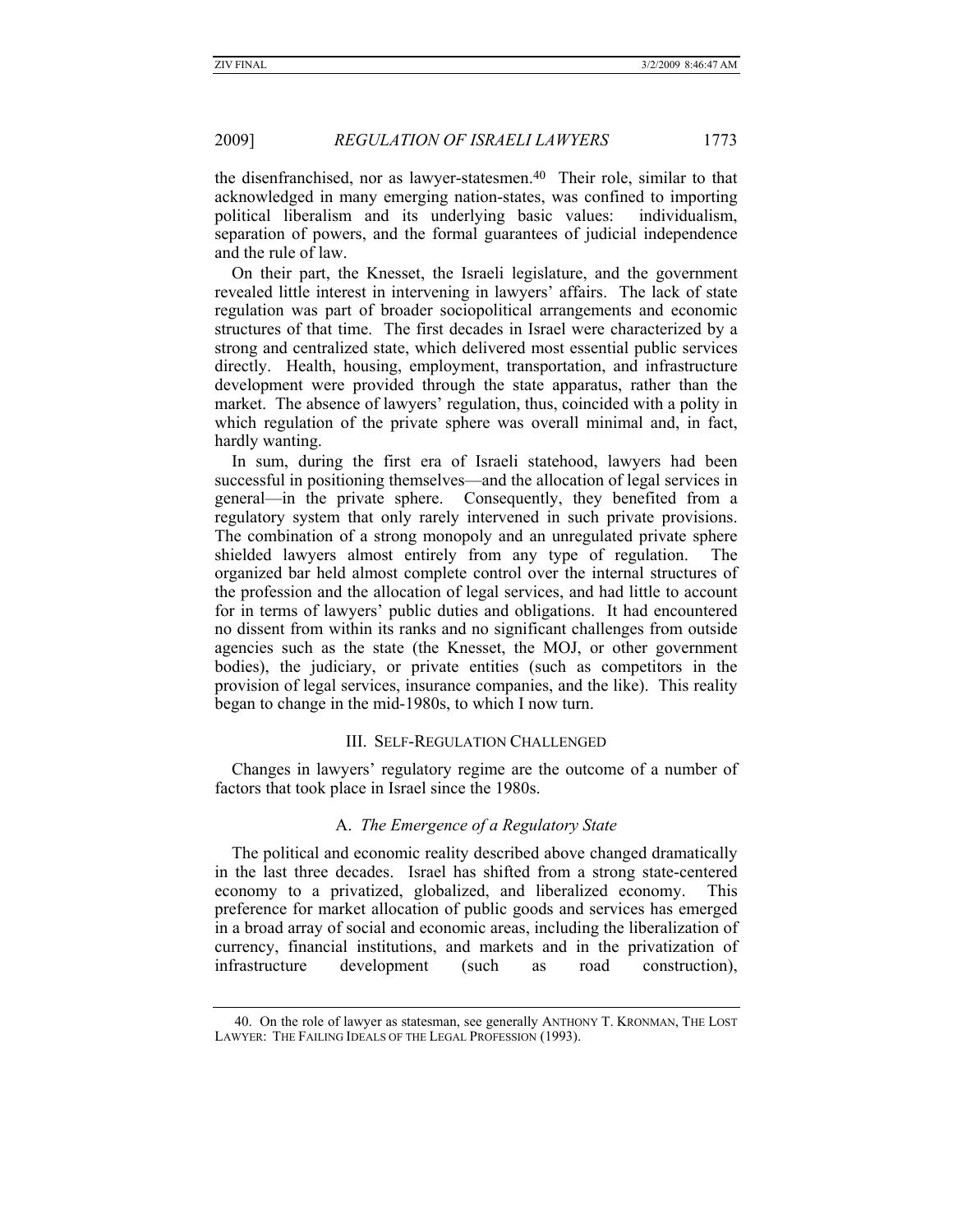telecommunications, the labor market, welfare services (Wisconsin Plans), healthcare (the erosion of universal health services and the rise of private healthcare), land administration, public housing, and pensions and other retirement plans.41 These economic policies favored competition and called for the abolition of monopolies. Hence the monopoly held by the bar also lost its clout. It was viewed with growing distrust and resentment, serving the interests of its members on account of the general public.42

In this context it is important to note that lawyers were not only influenced by the liberalized and privatized globalizing economy in Israel, but also took a direct role in its formation and expansion. As explained by Barzilai, lawyers became agents in furthering, enabling, and sustaining these economic changes and market activities. They facilitated financial transactions, provided the necessary means for privatization, took part in liberalizing foreign currency markets, built up financial institutions, and globalized economic transactions. All this robust economic activity benefited lawyers, whose work was almost exclusively located in the private sphere. Lawyers benefited from Israel's economic growth because growth increased the legal needs of corporate clients; thus, lawyers became important vehicles of economic entrepreneurship and growth.43

The changes in Israel's political economy altered the basic relations between the state, civil society, and market. The expansion of market economy is typically accompanied by a rising level of state regulation, and this phenomenon occurred in Israel as well.<sup>44</sup> Accordingly, the new regulatory stance of the state—expanding intervention in market activities—had a direct impact on lawyers. As the market became a central source for delivery of (public) goods and services, and the state was assigned a stronger regulatory function, it was only a matter of time before new forms of regulation would reach the "market for legal services." The economic landscape was therefore ripe for both market competition as well as state regulation of a field previously shielded from intervention.

Inasmuch as economic transformations played an important role in the regulation of Israeli lawyers, these transformations alone cannot explain the changes to the regulatory system. Additional factors played out in this process.

44. LEVI-FAUR, *supra* note 41, at 66–68.

 <sup>41.</sup> On the emergence of a regulatory state in Israel and privatization of public services and goods, see, for example, ISRAEL: THE DYNAMICS OF CHANGE AND CONTINUITY (David Levi-Faur, Gabriel Sheffer & David Vogel eds., 1999); DAVID LEVI-FAUR, HAYAD HALO NE'ELMAH: HAPOLITIKAH SHEL HATI'UŚ BEYIŚRAEL [THE VISIBLE HAND: STATE-DIRECTED INDUSTRIALIZATION IN ISRAEL] (2001) (Isr.). On the demise of state dominance in welfare and labor, see Guy Mundlak, *Hamishim Shanah Lehaf'alat Hok Habituah Haleumi: Hahagigut Yitkaimu Bebet-Hamishpat* [*Fifty Years of the National Insurance Law: The Celebrations Will Take Place in the Courthouse*], 67 BITAHON SOTSIALI 83 (2004) (Isr.). On the changes in the provision of health care, see Barzilai, *supra* note 36, at 253; Dani Filc, *The Health Business Under Neo-liberalism: The Israeli Case*, 25 CRITICAL SOC. POL'Y 180, 180–97 (2005).

 <sup>42.</sup> Ziv, *supra* note 31, at 484 n.138.

 <sup>43.</sup> Barzilai, *supra* note 36, at 255; *cf.* Hadfield, *supra* note 10, at 1695–96.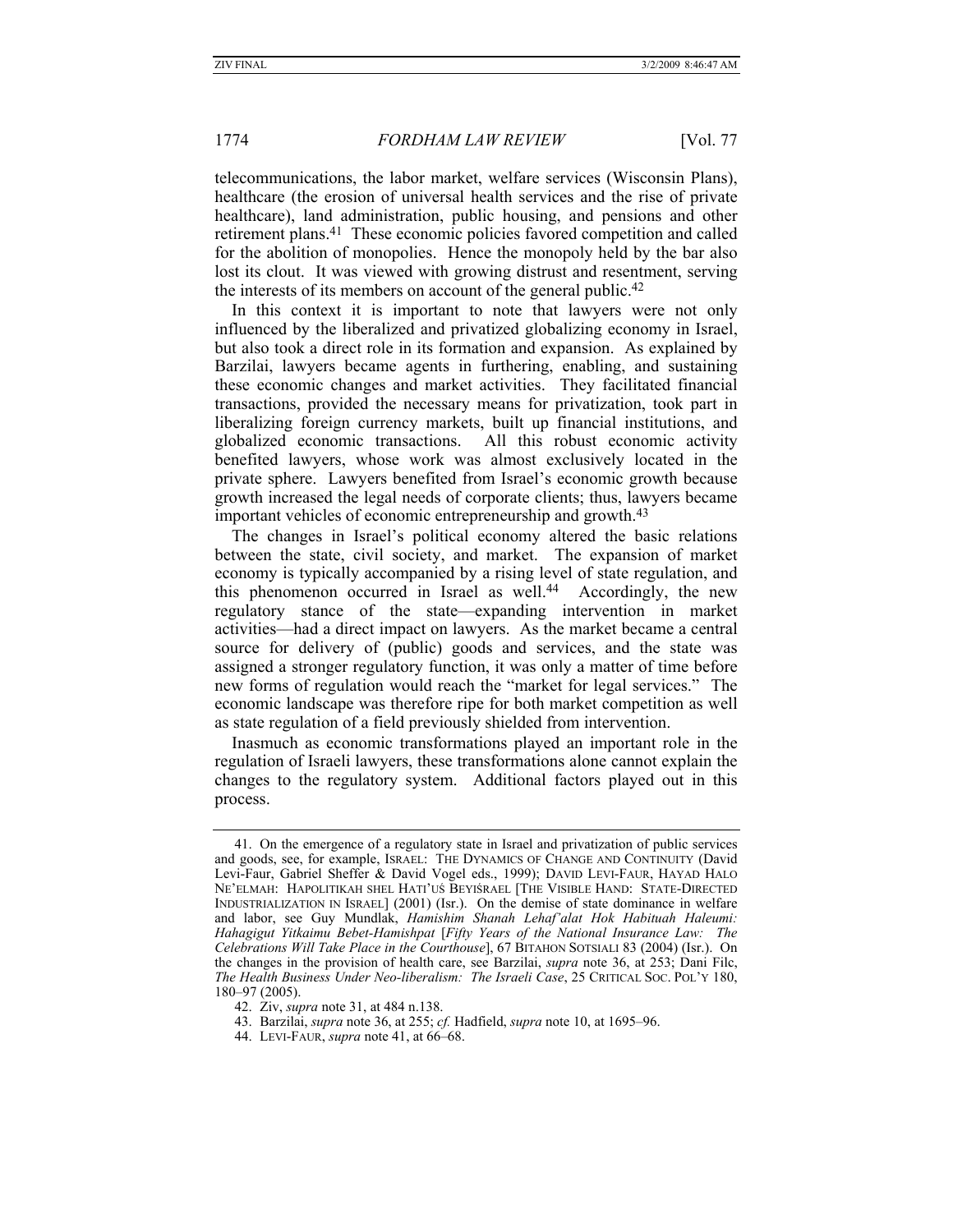#### B. *Jurisprudential Changes: More Law, More Lawyers*

Since the 1990s, the Israeli legal profession has grown dramatically in size. In 2006, the number of lawyers per capita in Israel was among the highest in the world—one lawyer per 200 residents—and it is still on the rise. From 1968 to 2005 the number of lawyers had increased by 1552%, while the population grew by  $246\%$ .<sup>45</sup> The influx in the number of lawyers has repeatedly been mentioned (by the general public and the state) as a reason and justification for tighter control over the profession. The bar, it has been argued, can no longer be solely trusted with handling such a complex, diversified, and expansive professional body.

From a jurisprudential viewpoint, the growth in the size of the profession came hand in hand with an overall "legalization" of Israeli society. Since the mid-1980s, "rights talk" has been on the rise, alongside increasing reliance on adjudication for addressing individual, social, and political conflicts. The number of court cases, in all categories and all courts, has risen at a much higher pace than demographic growth.

The legalization process has been twofold. First was the increasing turn to the Supreme Court to resolve public interest/social change oriented disputes that beforehand remained in the political, communal, or public sphere. The legacy of this development is associated with Chief Justice Aharon Barak and has drawn much controversy.46 The second was the turn to adjudication in individual/personal relations, as well as commercial disputes. The findings above are true for both categories.<sup>47</sup> Much of this process of legalization was itself led by jurists—judges and lawyers alike,

 <sup>45.</sup> Barzilai, *supra* note 36, at 256–57. This growth is of grave concern to the bar, as it has been attempting to curb this expansion and impose entry barriers into the profession, to the point of asking the government to intervene and restrict the number of lawyers allowed to practice. *See* Noam Sharvit & Ela Levi-Weinreb, *'Orekh-Din Bombach LeFriedman: "Tokh Shanim Sfurot Yih′yu 50 Elef ′Orhke-Din Beyiśrael; ′Atsor et Hatsafat Hamushmakhim Hahadashim o She′ efneh LeBaga"ts"* [*Ilan Bombach to Friedman: "In a Few Years There Will Be over 50,000 Lawyers in Israel; Stop the Overflow of the New Accredited or We Will Turn to the High Court of Justice"*], GLOBES (Isr.), Sept. 3, 2008, *available at* http://www.globes.co.il/news/article.aspx?QUID=1056,U1232915897801&did= 10000378246; Noam Sharvit & Ela Levi Weinrib, *Bombach Lebaga"ts: Horu Leśar Hamishpatim La ′atsor Hatsafat Miktso'a ′Orkhe-Hadin—Min'u Glishah Lemetsiut shel 50,000 'Orkhe-Din Beyiśrael* [*Bombach to the High Court of Justice: Order the Minister of Justice to Stop Overflow of the Profession—Prevent the Flow of 50,000 lawyers into Israel*], GLOBES (Isr.), Oct. 26, 2008, *available at* http://www.globes.co.il/news/article. aspx?QUID=1055,U1232916919542&did=1000391563; Noam Sharvit & Ela Levi-Weinreb, *Shuk ′Arikhat Hadin Beyiśrael Ravui Bamishpatanim. Haim Tsarikh La'atsor et Hahatsafah? Haim Kedai Lesgor Lifahot 3 Mikhlalot?* [*The Lawyers' Market in Israel Is Saturated with Jurists. Should the Flow Be Stopped? Should at Least Three Law Colleges Be Closed?*], GLOBES (Isr.), Oct. 29, 2008, *available at* http://www.globes.co.il/news /article.aspx?QUID=1056,U1232917521105&did=1000392316.

 <sup>46.</sup> Gideon Sapir, *The Israeli Constitutional Revolution—How Did It Happen?* (Bar Ilan Univ. Pub. Law Working Paper No. 08-02, 2008), *available at* http://papers.ssrn.com/sol3/ papers.cfm?abstract\_id=1082230#.

<sup>47</sup>*. See* Barzilai, *supra* note 36, at 265–67.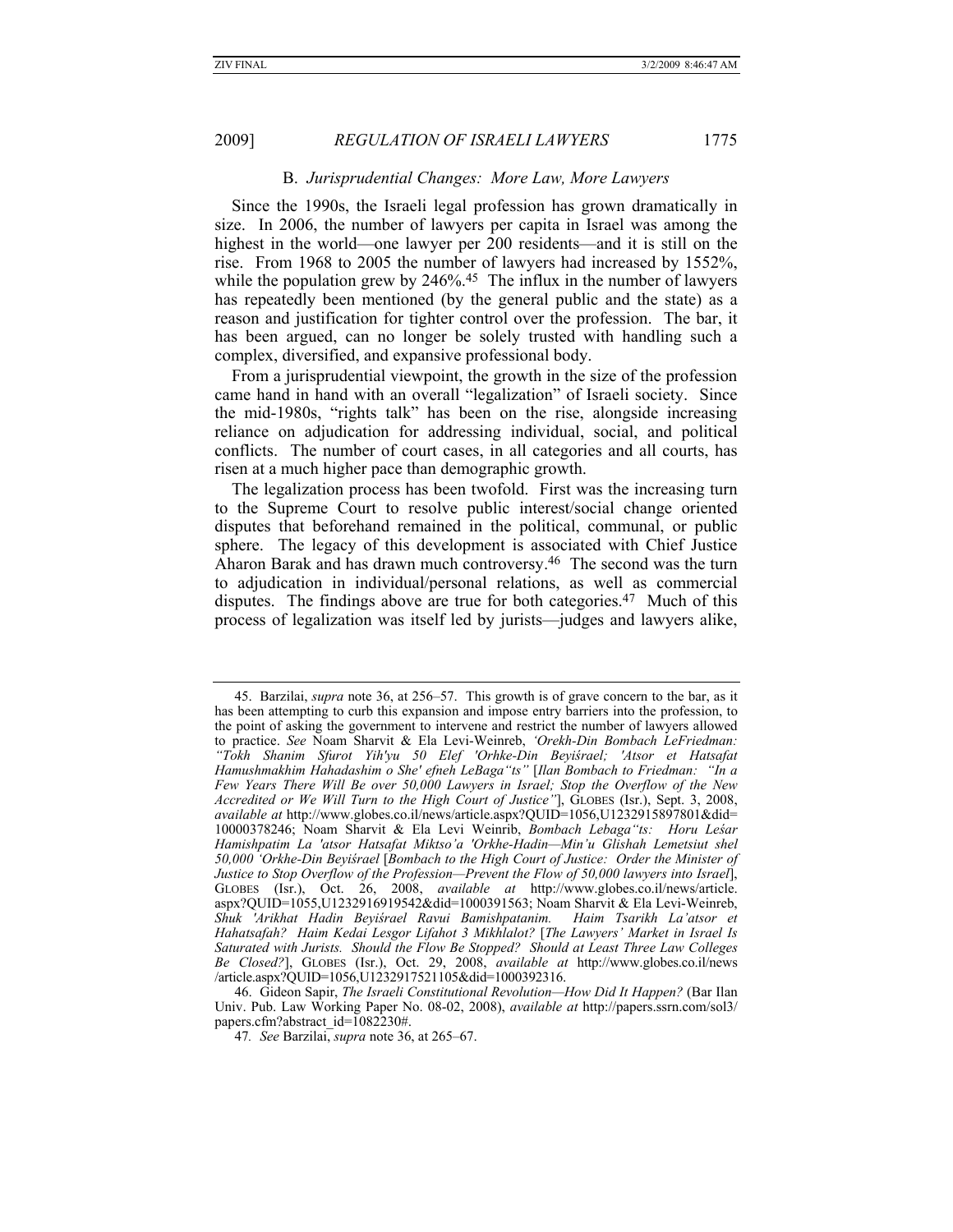who created a demand for lawyers' services and broadened the scope of judicial intervention.

Concomitantly, there has been a sharp increase in the number of students entering law school in Israel. This in turn has triggered changes in the supply of legal education. Similar to other countries, legal education is considered a jumping board for professional development beyond legal practice per se; but many Israeli law graduates take the bar exam, enter the profession, and practice law at least temporarily.

Despite the proclaimed hardships of lawyers in small firms and of individual practitioners who complain of a harsh competitive professional market, the number of law students entering law schools has continued to rise in the last decade. In 1996, six thousand students began their law studies; in 2004, the number rose to fifteen thousand.<sup>48</sup> The demand for legal education was met with more liberalized state policies on the supply side of legal education. Since 2005, Israel's Council for Higher Education has approved the opening of three private law schools in the northern and southern parts of the country, joining four research-based public law schools, and five private colleges, altogether graduating over two thousand law students per year.49 Many of these law school graduates belong to social groups that had previously been excluded from the profession: new immigrants, Arabs, Ultra Orthodox, and students from the periphery. This diversification is no doubt a positive development. However, this rise in numbers does not necessarily correlate with enhanced access to justice, competence, or professional social responsibility. The growing number of law students, in turn, triggered calls for tighter professional regulation.

This growing turn to law came about against rigid and restrictive rules on Unauthorized Practice of Law in Israel. The law governing the provision of legal services reserves lawyers' exclusivity in a broad scope of activities, including provision of "legal advice," drafting of "documents of a legal character," and representation before numerous judicial, administrative, and quasi-judicial bodies.50 The Israel Bar Association, on its part, has been

 <sup>48.</sup> ISR. COUNCIL FOR HIGHER EDUC., STUDENTS IN INSTITUTIONS OF HIGHER EDUCATION BY LEVEL OF DEGREE, TYPE OF INSTITUTION AND FIELD OF STUDY tbl.10 [hereinafter ISR. COUNCIL FOR HIGHER EDUC. 2004–05 DATA], *available at* http://www.che.org.il/download/ files/table 10.xls (last visited Feb. 18, 2009); ISR. COUNCIL FOR HIGHER EDUC., STUDENTS IN INSTITUTIONS OF HIGHER EDUCATION BY LEVEL OF DEGREE AND FIELD OF STUDY 1996, 2001, 2004–05, at tbl.9 [hereinafter ISR. COUNCIL FOR HIGHER EDUC. 1996, 2001, 2004–05 DATA], *available at* http://www.che.org.il/download/files/table\_9\_3203.xls (last visited Feb. 18, 2009); *see also* Ofri Ilani, *Hatstudentim Ma′difim Mishpatim Uvorkhim Mehigh-Tech* [*The Students Prefer Law and Are Leaving High-Tech*], HAARETZ (Isr.), Oct. 25, 2008, *available at* http://www.haaretz.co.il/hasite/pages/ShArt.jhtml?itemNo=1031250&contrassID=&subC ontrassID=0&sbSubContrassID=0.

 <sup>49.</sup> According to the data of the Council for Higher Education, in 2006, 81% of law students studied in private law colleges, as compared to 6.5% in 1996. ISR. COUNCIL FOR HIGHER EDUC. 2004–05 DATA, *supra* note 48; ISR. COUNCIL FOR HIGHER EDUC. 1996, 2001, 2004–05 DATA, *supra* note 48. The new colleges that were approved were Haifa Law College, Tzfat Law College in the Galilee, and Sapir Law College in the South.

 <sup>50.</sup> Bar Association Act, 5721–1961, 15 LSI 196, 199 § 20 (1960–61) (Isr.). On the Unauthorized Practice of Law Rules in Israel, see Ziv, *supra* note 31.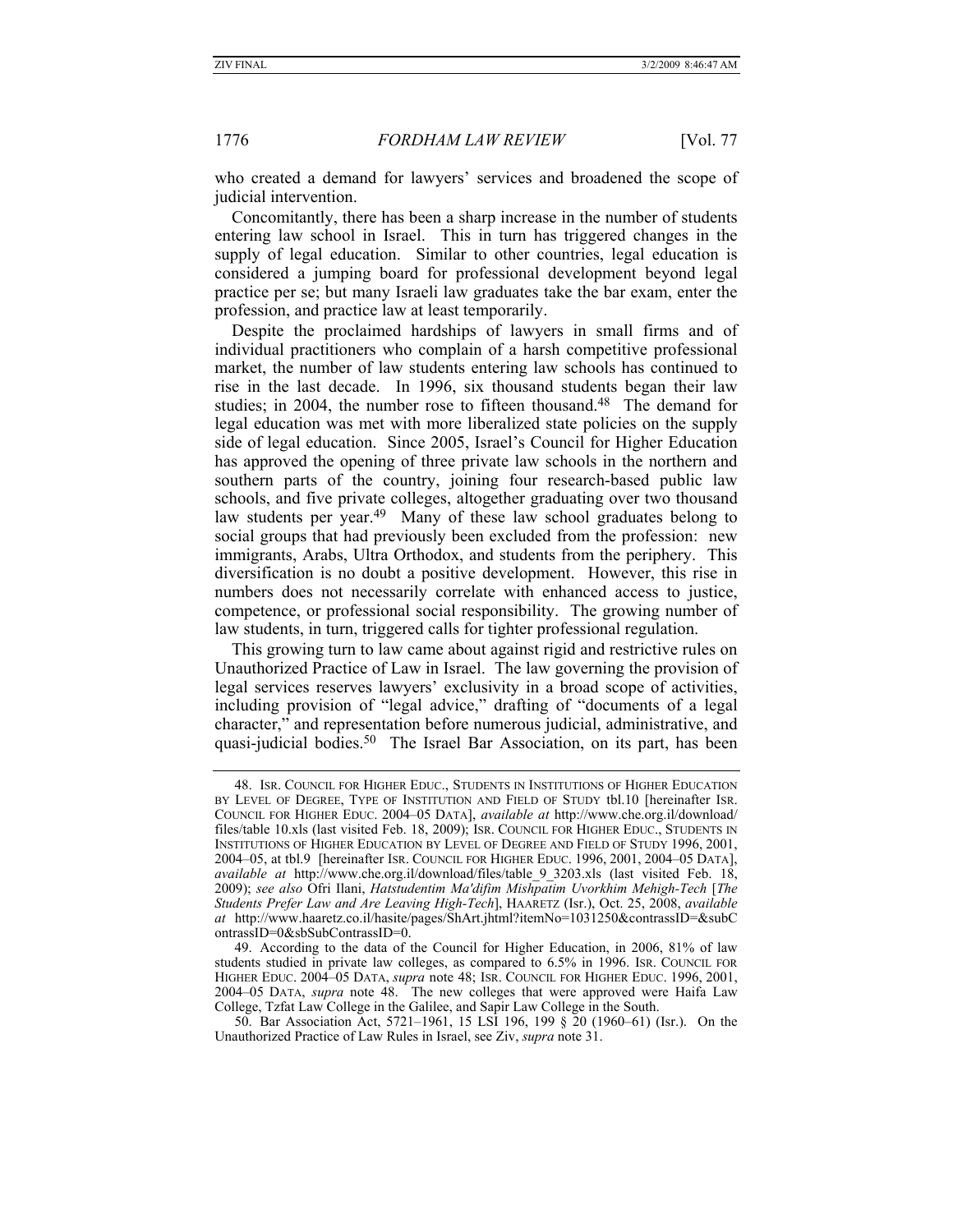enforcing UPL rules vigorously. It wants to ensure that the newly acquired legal work remains within the jurisdiction of the legal profession. In doing so it has relied on traditional claims of lawyer expertise and the need for consumer protection.51

Accordingly, in order to take part in the resolution of disputes— "legalized" under a stronger rights culture and against a robust rising economy—reliance on lawyers became vital. On the one hand, Israelis turned to law and to legal services in more areas of life; on the other hand, only lawyers were authorized to provide such legal services.<sup>52</sup> If one wanted to practice within the justice system, one needed to become a lawyer. UPL laws account for the rise in the number of lawyers in Israel as well.

Notwithstanding the expansion in the number of lawyers, law students, and legal needs, and similar to evidence from other countries, there is no proven link between the number of practicing lawyers and the equitable availability of legal services or a higher level of professional competence or social responsibility. As Christine Parker suggests, "It is naive to expect the market in justice ever to be organized so efficiently that the majority will be able to afford the services they need."<sup>53</sup> On the contrary, competition has often led to "races to the bottom," under which lawyers adopted a stronger adversarial and client-centered approach in the hope that this stance will be rewarded by clients' preferences. In Israel, too, anecdotal evidence suggests that internal competition is a worry for the bar due to the growing severity of the complaints about lawyer misconduct.<sup>54</sup>

<sup>51</sup>*. Cf.* Richard Moorhead, Avrom Sherr & Alan Paterson, *Contesting Professionalism:*  Legal Aid and Non Lawyers in England and Wales, 37 LAW & Soc'y Rev. 765 (2003); Jacqueline M. Nolan-Haley, Lawyers, Non-Lawyers and Mediation: Rethinking the Jacqueline M. Nolan-Haley, *Lawyers, Non-Lawyers and Mediation: Professional Monopoly from a Problem-Solving Perspective*, 7 HARV. NEGOT. L. REV. 235, 239 (2002); Deborah L. Rhode, *The Delivery of Legal Services by Non-Lawyers*, 4 GEO. J. LEGAL ETHICS 209 (1990); Deborah L. Rhode, *Policing the Professional Monopoly: A Constitutional and Empirical Analysis of Unauthorized Practice Prohibitions*, 34 STAN. L. REV. 1 (1981).

<sup>52</sup>*. Cf.* Hadfield, *supra* note 10 (discussing the connection between the profession's control over the market for legal services and the rising reliance on lawyers for corporate work).

 <sup>53.</sup> PARKER, *supra* note 9, at 41 (providing information on discrepancies between increased market competition for legal services and availability of lawyers, depending on the type of service and clients); *see also* RHODE, *supra* note 10, at 118 ("For most Americans, the most significant problem involves not too much but too little: too little access to justice and too few choices about legal services and dispute resolution processes.").

 <sup>54.</sup> The number of complaints against lawyers has not changed significantly between 1999 and 2004, and remains at an average of about 2700 complaints per year. *See* EFRAT KAUL GRANOT, KNESSET RESEARCH & INFO. CTR., RIKUZ NETUNIM AL HALIKHIM MISHMATI′IM NEGED 'ORKHE DIN [DATA ON DISCIPLINARY PROCEEDINGS AGAINST LAWYERS] (2004) (Isr.), *available at* http://www.knesset.gov.il/mmm/data/docs/m00767.doc. The Tel Aviv Bar District Committee prosecutor has informed me, however, that in 2008 there was a rise in the number of disciplinary indictments filed against lawyers in the Tel Aviv district, the largest in the country. Interview with Amos Weitzman, Head Prosecutor, Tel Aviv Bar Ass'n Dist. Comm. (Nov. 16, 2008). The average of disciplinary indictments has been about 200 per year, and for 2008 it is expected to be around 250. In addition, his impression is that a growing number of lawyers are involved in unbefitting behavior that he relates to growing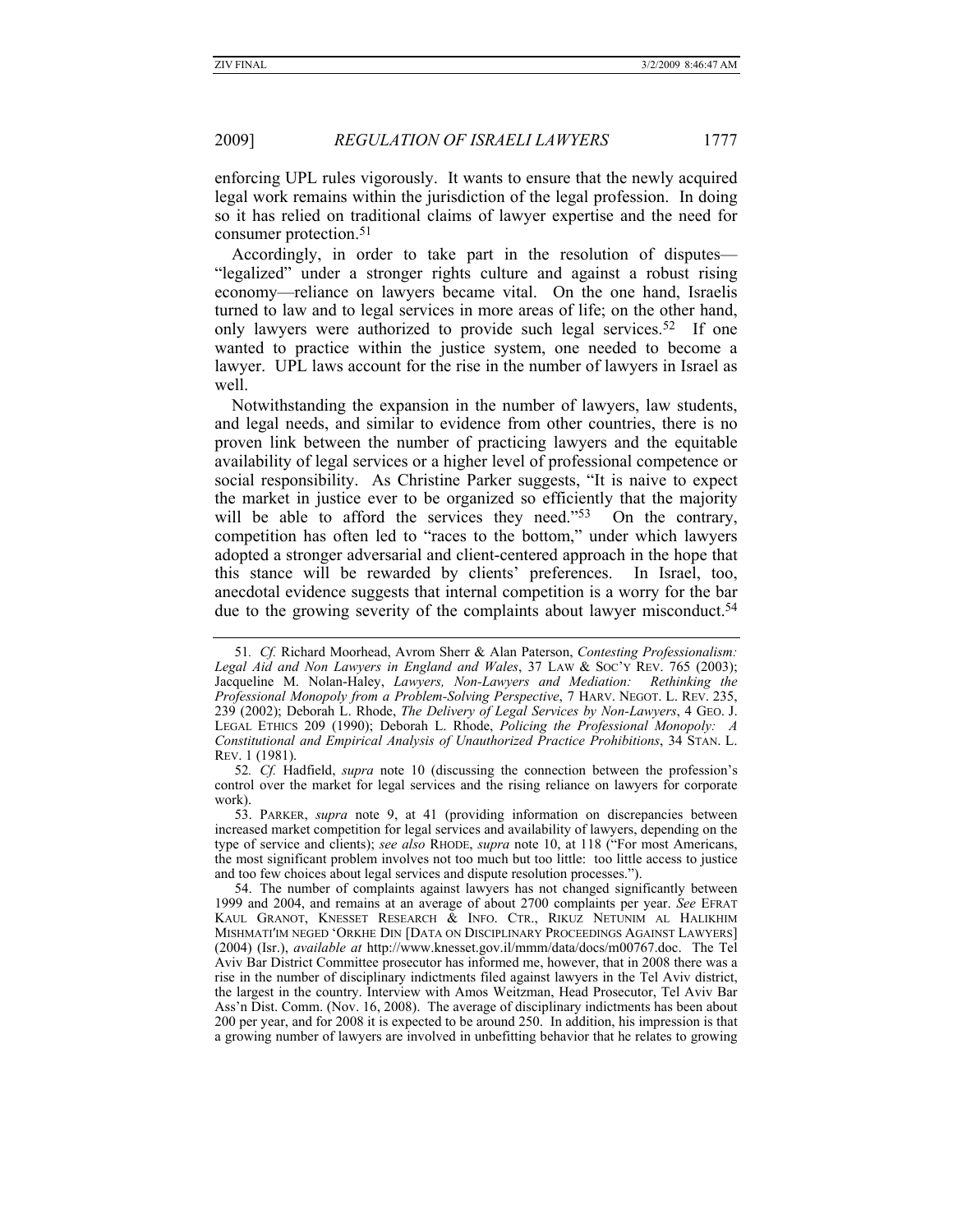Legal needs of the poor are not met by the growing number of lawyers entering the profession.<sup>55</sup>

Thus the "explosion in litigiousness," as it is often called, and the failure of lawyers to adapt the availability and quality of their services to growing legal needs have served as additional incentives for tighter regulation of the market for legal services, lawyers included.<sup>56</sup>

#### C. *Institutional Realignment of the State, the Bench, and the Bar*

A different kind of change that ought to be accounted for in order to understand the transformation in the regulation of lawyers in Israel is the notable rift between the bench and the bar. This schism had developed over the last two decades, and should be understood as part of a broader institutional realignment of the bar, the state (the Knesset and the MOJ), and the judiciary. Under this new institutional order, it is no longer possible to identify a unified or stable alliance among these institutions. Rather, there is a shifting, ad-hoc positioning among them, representing the contingent and nonhomogenous nature of these bodies.

The disengagement between the bench and the bar—a stark change from past affinity—can be perceived through a variety of venues. A notable one, for example, has been the bar's project of "Judges' Review," a questionnaire distributed to lawyers asking them to evaluate judicial performance, initiated in 2001. The project was met with fervent opposition from the judiciary. In 2002, a crisis broke out between the judges and the bar, which included a "ban" imposed by the judges on participating in activities organized by the bar, with mutual accusations in

competition: no-show for court hearings (due to duplicate scheduling), submission of motions without getting the consent of the opposing party, and use of language unbefitting a lawyer. *Id.* There is also a growing number of lawyers involved in criminal investigations, some of which are severe (e.g., drug smuggling, connections to organized crime). Additionally, more lawyers are accused of offenses that are economic in nature (e.g., writing checks without financial coverage). *Id.* Although this data is anecdotal at this stage of the research, it does indicate some correlation between the growing competition and unethical behavior.

 <sup>55.</sup> There is no official research on the legal needs in Israel. Information on the availability of legal services to the poor, however, illustrates a growing want in this area. *See* YIFAT SHAI, KNESSET RESEARCH & INFO. CTR., GUFIM HAM'ANIKIM SIU'A MISHPATI BELO TASHLUM LEMEUTE YEKHOLET [BACKGROUND PAPER FOR DISCUSSION: BODIES PROVIDING FREE LEGAL SERVICES TO PEOPLE WITH LIMITED MEANS] (2004) (Isr.) (noting the rise in people requesting state legal assistance as well as assistance from nongovernmental organizations between 2001 and 2003); *see also* Knesset, Committee of Public Complaints Protocol of Proceedings: Pniyot Tsibur shel Anashaim Hazkukim Lesiyua Mishpati Ve'ein Be'efsharutam Lemamno [Public Inquiries of People in Need of Legal Services Who Cannot Afford to Pay] (2004), *available at* http://www.knesset.gov.il/protocols/data/html /zibur/2004-03-17.html (discussing the immense unmet legal needs that are not addressed by the state, the bar, and civil society).

 <sup>56.</sup> On similar trends in the United States and other countries, see RHODE, *supra* note 10, at 120–25.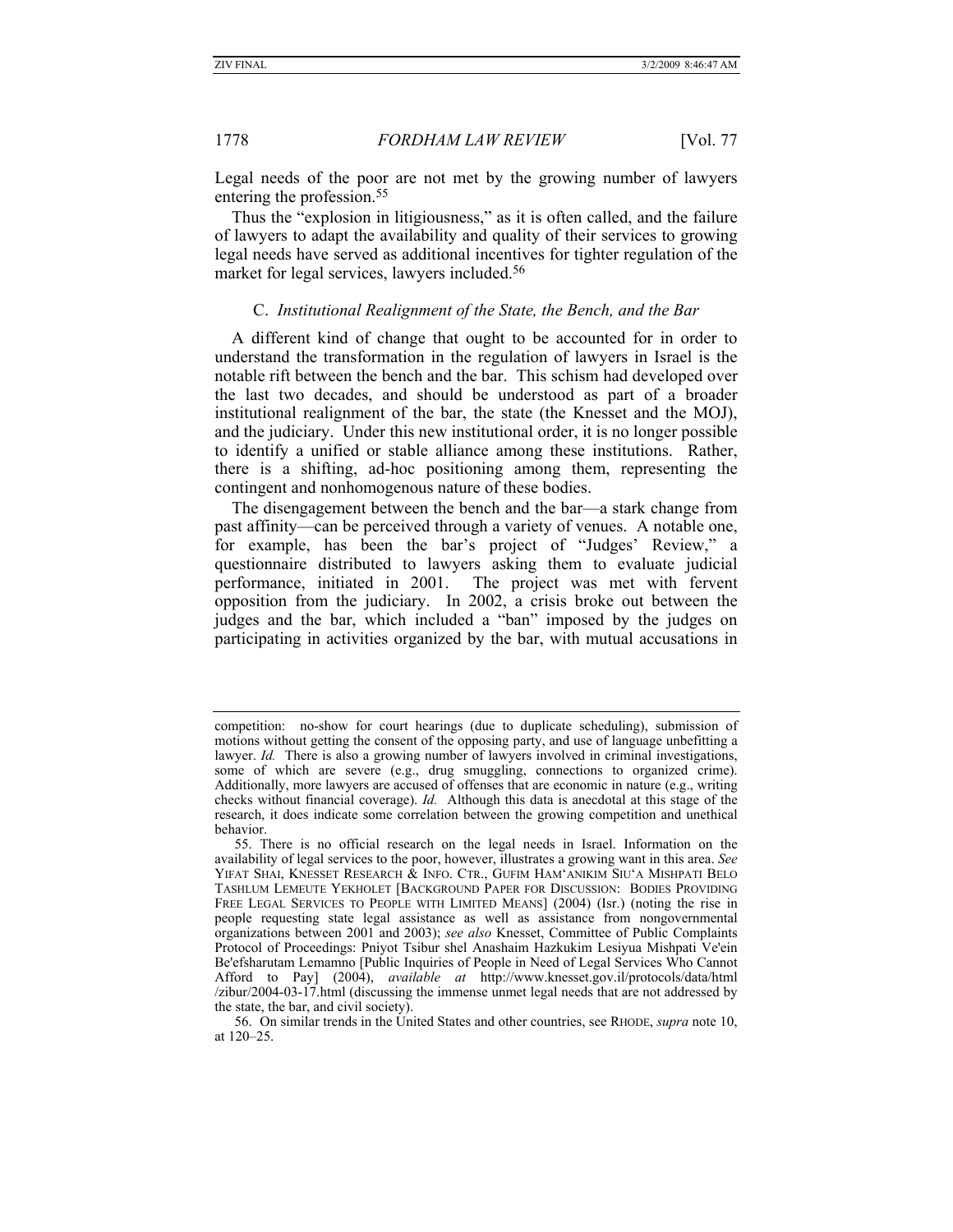the press. Although the heat over this particular conflict has now subsided, it signaled the dynamics of a new era. <sup>57</sup>

Alliances between politicians (members of the Knesset and government officials) and lawyers on the controversial topic of the Israeli Supreme Court's acclaimed "activism" illustrate another realignment of this sort. Since the late 1990s, the Supreme Court has been under growing political (and academic) condemnation due to accentuated "judicial activism" led by then-Chief Justice Barak. The critics, who had challenged the alleged inflated jurisdiction of the Supreme Court and had criticized the growth of its institutional power, were mainly politicians—Knesset members as well as government ministers. However, they were often supported by members of the bar (or some of its more vocal members), as well as members of the legal academy.58 This repositioning on crucial issues of the justice system signals a grave transformation from previous ties between lawyers and judges, ties that were based on mutual protection and support, united vis-àvis the state.

The legislature has increased its intervention into lawyers' affairs as well. Both the Knesset and the MOJ have demonstrated a clear proactive approach toward lawyers' regulation. Contrary to negligible legislative activity in the previous era, the Israeli parliament, the Knesset, and the MOJ have introduced numerous legislative initiatives pertaining to the bar and to lawyers' affairs. More than once legislation was proposed, and later adopted, despite the strong objection of the bar. At times, legislation of this sort targeted professional activity directly (for example, a legislative amendment imposing structural reform on the bar's disciplinary proceedings, or an amendment to allow non-Israeli lawyers to practice in Israel under certain conditions).59 In other matters, legislation related to issues in which lawyers had vested interests and was adopted despite the bar's strong objection. For example, an amendment to the Execution Act was passed limiting the imposition of civil imprisonment for debt despite the bar's vehement opposition voicing the interests of strong creditors.<sup>60</sup>

State agencies have also adopted a more critical approach to lawyers' professional standards. The Israeli Securities Exchange Authority, for

 <sup>57.</sup> Barzilai, *supra* note 36, at 266; Salzberger, *supra* note 30.

 <sup>58.</sup> Barzilai, *supra* note 36, at 267.

 <sup>59.</sup> On this point, see Mark Schon, *Bil'adi: Se'if Behok Hahesderim 2009 Yeafsher Leorkhe Din Zarim Lif'ol Ba'arets* [*Exclusive: A Section in the 2009 Arrangement Act Will Permit Foreign Lawyers to Work in Israel*], CALCALIST (Isr.), Aug. 6, 2008, *available at* http://www.calcalist.co.il/local/articles/0,7340,L-3100185,00.html (describing the bar's objection to a legislative amendment that would allow non-Israeli lawyers to practice in Israel).

 <sup>60.</sup> The bill was passed on November 4, 2008, after five years of legislative debate. The amendment limits the circumstances in which civil imprisonment can be imposed on debtors and provides better protections to debtors who are unable to pay debts. The Israeli Bar Association was one of the most rigorous opponents to this reform, and some of the objections posed by the bar were incorporated into law. However, the bar could not hinder this reform altogether. Amendment to the Execution Act of 1965 (no. 29), 2008, S.H. 2188  $(Isr.).$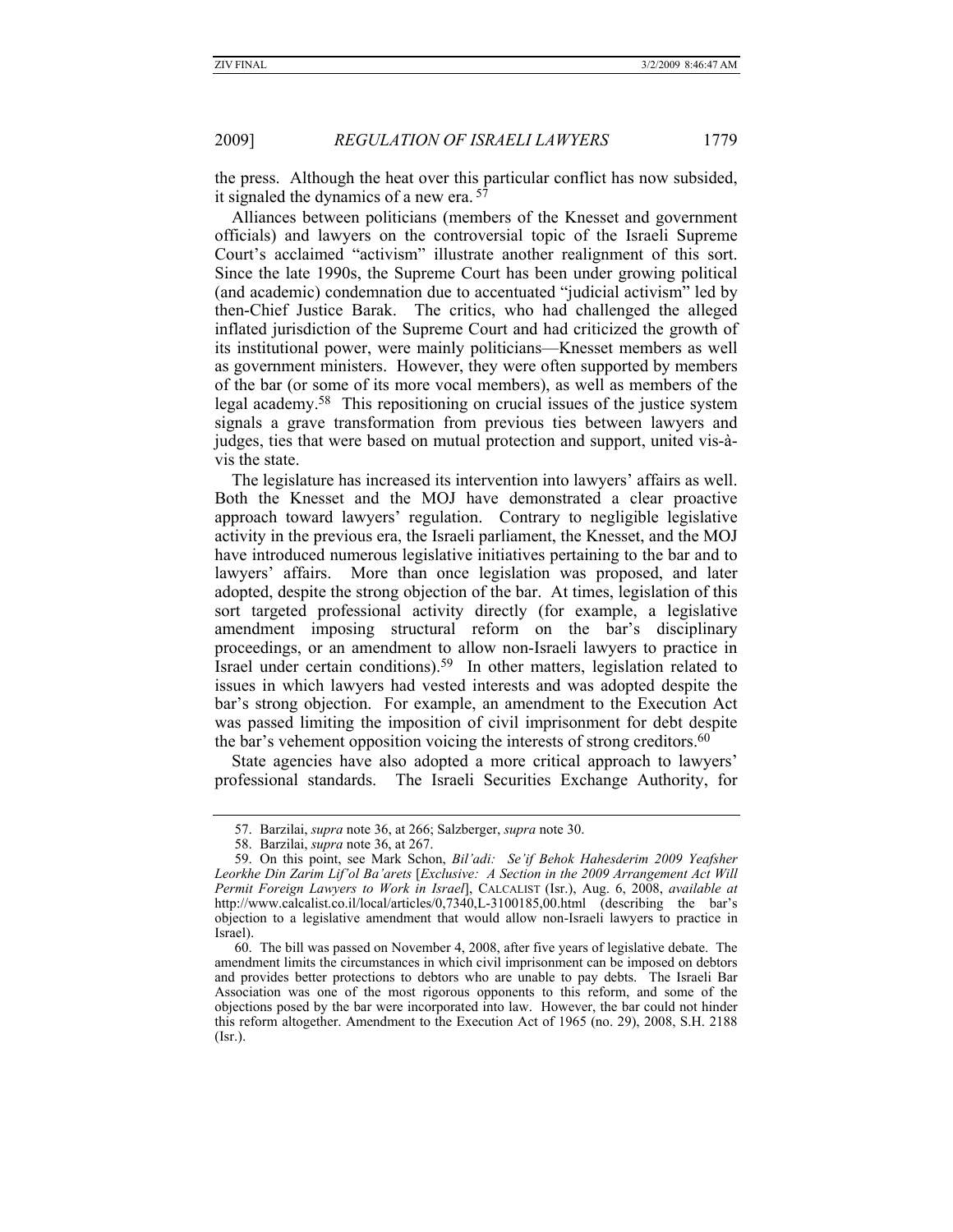example, has attempted to heighten the duties of in-house counsel in public corporations trading in the Securities Exchange, expecting them to serve as gatekeepers against corporate financial fraud.61 The CEO of Israel's Securities Exchange Authority expressed this view clearly, telling lawyers, "[Y]ou—legal counselors—both internal and external—are in my view gatekeepers, you are non-frivolous elements in the control mechanisms that ensure the cleanliness of the financial markets . . . ."62 Needless to say, the bar association rejects this view outright, placing client confidentiality as a trumping interest over and above all others. Similarly, the Israel Money Laundering Prohibition Authority has also expressed its intentions to expand the duties imposed on lawyers to report financial irregularities and violations of this law, narrowing the scope of lawyer-client confidentiality. The bar association, not surprisingly, opposes these proposals.<sup>63</sup>

All of these changes occurred as the bar association itself came under growing criticism from within its rank and file, beginning in the 1990s.<sup>64</sup> As the number of lawyers increased, the profession became highly diversified and stratified. Internal rivalries emerged, and lawyers became more outspoken against the organized bar. Some lawyers initiated legal proceedings challenging the bar's restrictive practices, while others demanded that it become more accountable to public concerns. The debate over the establishment of a pro bono program in 2002 illustrates this schism. While the bar's leadership at the time vowed to set up a voluntary pro bono program, there were segments within the organization that strongly objected to this initiative.<sup>65</sup> It was no longer possible to talk about the interests of a homogenous profession, as special interest groups—young lawyers, personal injury lawyers, Arab lawyers, gay and lesbian lawyers, to mention a few organized groups—brought forth divergent positions of lawyers' professional ideology.

Against this backdrop, the legal profession—judges, lawyers, legal academia—no longer stands as a unified front vis-à-vis the state and the political apparatus. The traditional affiliation between the bench and the bar has been replaced by a more nuanced and tentative relationship, which designates a new role to the state and reallocates power among the three branches of government under the stronger influence of market forces. Under the new order, these institutional actors are neither in total alignment

 <sup>61.</sup> See, for example, the head of the Israel Securities Authority, Moshe Tari, in a Continuing Legal Education talk, in which he defined lawyers primarily as gatekeepers of the law and markets, not protectors of client confidentiality. Moshe Tari, *Shomre Saf Beta'agidim Medavhim* [*Gatekeepers in Corporations Are Reporting*], NFC NEWS, Nov. 22, 2006, *available at* http://www.nfc.co.il/Archive/003-D-19087-00.html?tag=23-41-45.

<sup>62</sup>*. Id.*

<sup>63</sup>*. See* Itai Har-Or, *Orekh-Din Tel-Tsur: "Hok Isur Halbanat Hon Lo Hevi Letsimtsum Irgune Hapeshiah"* [*Tel Tzur: "The Laundering Prohibition Act Has Not Harmed Criminal Organizations"*], CALCALIST (Isr.), Sept. 23, 2008, *available at* http://www.calcalist.co.il/local/articles/0,7340,L-3122622,00.html.

 <sup>64.</sup> Ziv, *supra* note 30, at 1659, 1661–62.

<sup>65</sup>*. Id.* at 1665.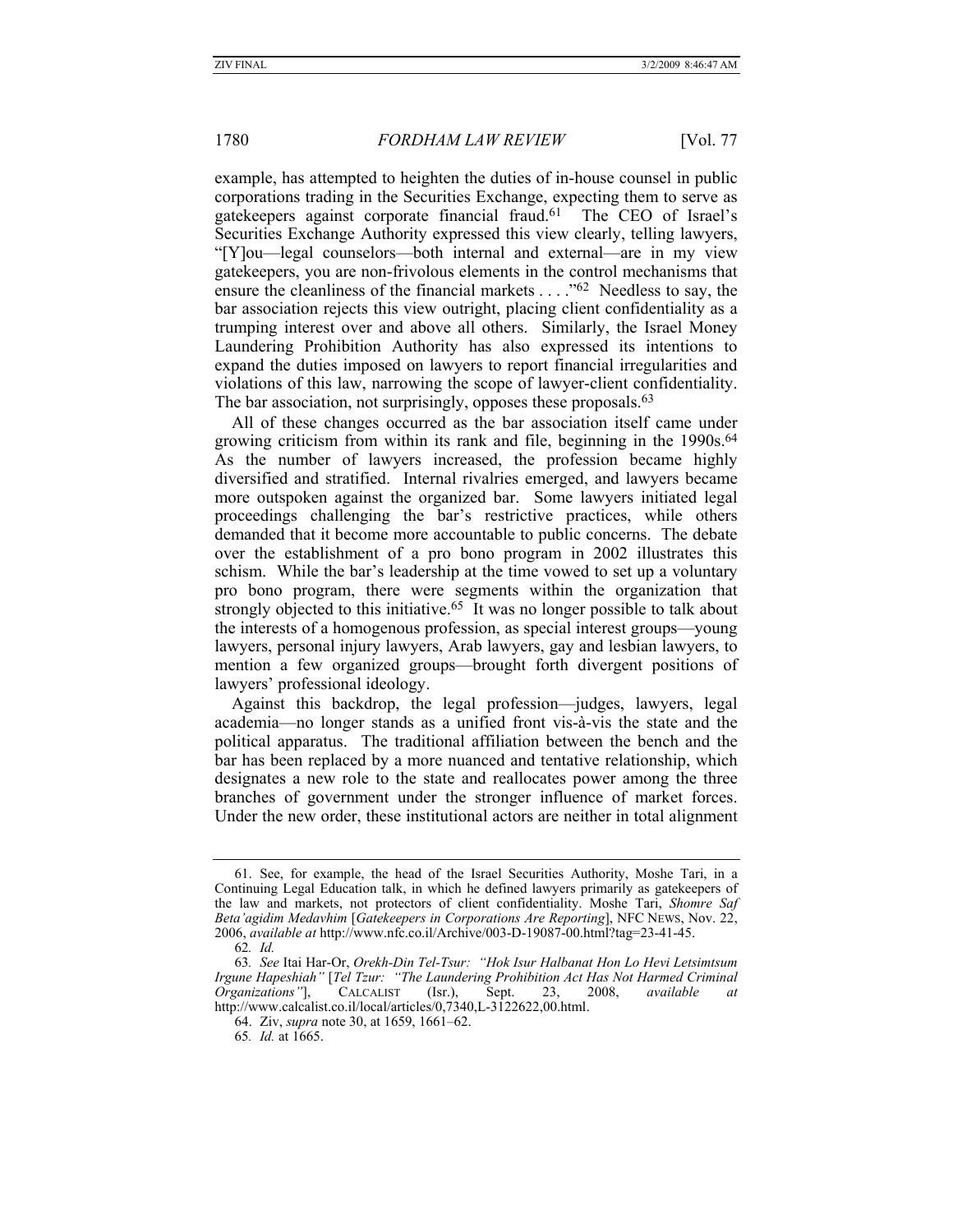nor in overall contestation or contention. They side with each other in some areas, depending on perceived interests and political considerations. This is a fractured, fragmented positioning, in which discrete linkages on ad hoc or limited bases are formed, while in other areas, the institutions differentiate and assume opposing stands.

These shifts are expressed through, as well as influenced by, changes in the regulation of lawyers (or lawyering regulations or standards). The past affinity between the bench and the bar was reinforced by a particular regulatory arrangement: an autonomous bar and broad self-regulation. In contrast, the fragmented and nuanced alliances described above are also reflected in lawyers' regulatory arrangements that, in turn, are not coherent and stable. On some counts the Supreme Court has been wholly supportive of the bar and its interests. Such have been the Supreme Court rulings dismissing challenges to the bar's monopoly, to mandatory membership and fees, and to challenges of UPL rules.66 On other issues, the same court operated as a practical regulator, setting substantive normative professional standards that sharply differ from those accepted by the bar. Such was the case when the Supreme Court invalidated an ethical rule that restricted clients from switching lawyers pending a fee dispute,  $67$  or cases, discussed *infra* Part III, in which the court imposed heightened fiduciary duties upon lawyers toward third parties and toward the court.

Altogether, these moves illustrate an incremental, nonlinear, and fragmented intrusion into the bar's well-entrenched autonomous system of self-regulation. The moves have not been uniformly coordinated. They take place in a piecemeal manner, rather than through a comprehensive "top-down" reform. Overall the Israeli bar is still quite powerful and lawyers still hold much control over their own affairs; at present the bar is able to discard all-encompassing structural regulatory reforms. Changes in regulations and in the redefinition of the public and private duties of lawyers have therefore been taking place through "bottom-up," multidimensional, and encroaching patterns that challenge well-established regulatory arrangements.

Overall, however, and despite its fragmented nature, the emergence of a new regulatory framework is not merely a structural change; it reaches beyond a shift in relative powers of the profession, the state, the judiciary, and the market. I suggest that it signifies an attempt to redefine lawyers' professionalism—to strengthen their public functions and enhance their societal duties. The new regulatory framework aims to do so in all dimensions described above: allocation of legal resources, entry barriers to practice, structural and organizational conditions of practice, and lawyers' substantive norms and standards of behavior.

 <sup>66.</sup> On the monopoly of the bar, mandatory membership, and fees, see HCJ 2334/02 Shtangar v. Knessset Chair [2003] IsrSC 58(1) 786. On reaffirming the restrictions on the ethical rule prohibiting lawyers from working with nonlawyer entities, see HCJ 9596/02 Pitsuy Nimrats v. Minister of Justice [2004] IsrSC 58(5) 792.

 <sup>67.</sup> HCJ 4330/93 Ganem v. Isr. Bar Ass'n Tel Aviv Dist. [1996] IsrSC 40(3) 221.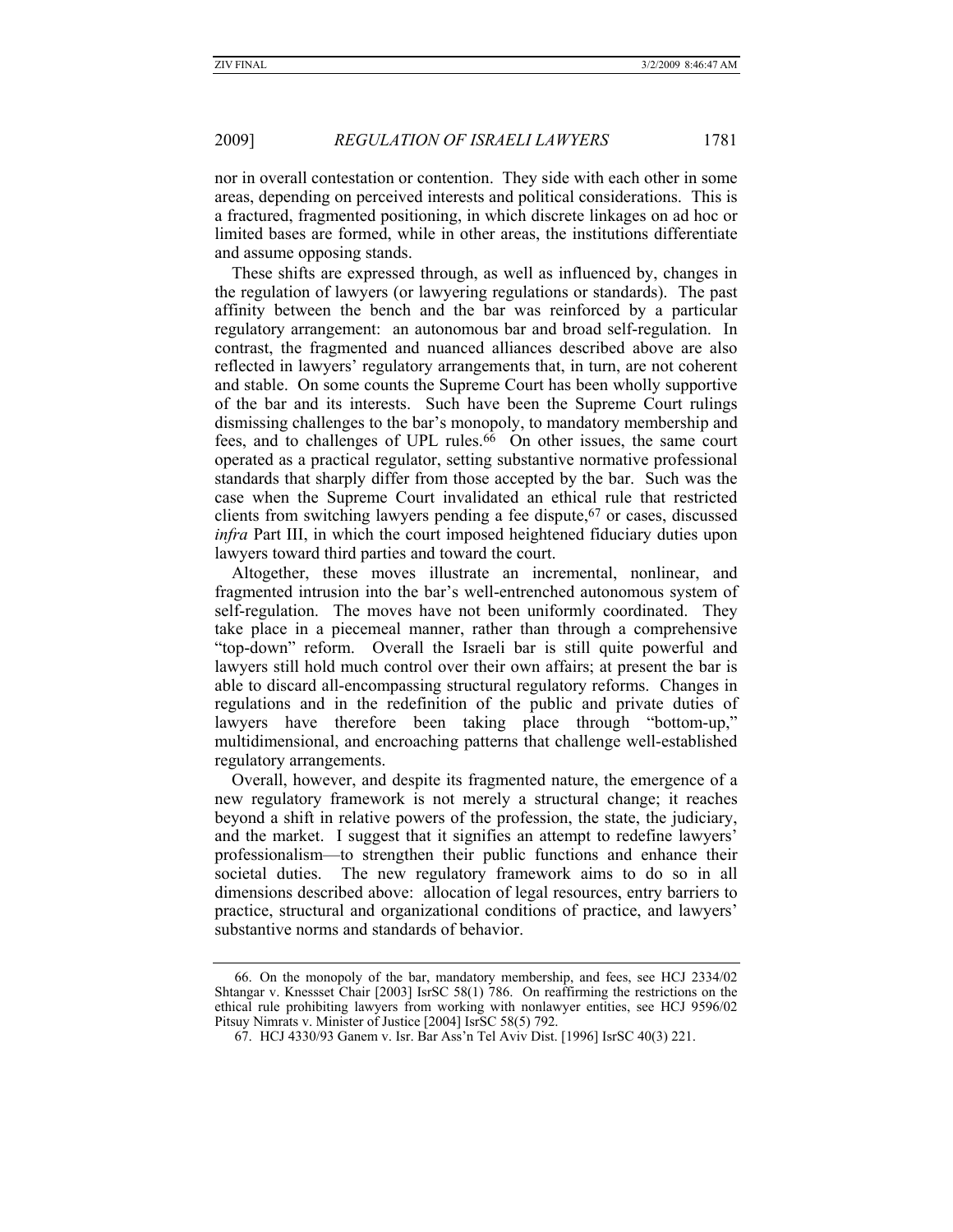The next parts exemplify this process by an analysis of two cases: (i) legislation implementing changes in disciplinary proceedings of the bar; and (ii) liability rules developed by civil courts imposing heightened fiduciary obligations upon lawyers toward nonclient third parties.

#### IV. DISCIPLINARY PROCEEDINGS AND PROFESSIONAL AUTONOMY

One of the central aspects of professional self-regulation is control over discipline. Disciplinary proceedings constitute an institutional venue for supervising, monitoring, and setting norms of behavior for a designated group—in our case, lawyers. In the case of the Israeli bar, disciplinary proceedings have always been considered a central site for exerting professional independence. Thus, the identity of the body authorized to regulate lawyers' behavior, set its standards, and enforce them continues to be of central importance.

Before the enactment of the Israel Bar Association Act (IBA Act) in 1961, disciplinary proceedings were under the jurisdiction of the courts. As membership in the lawyers' association was voluntary, sanctions against lawyers who departed from accepted behavioral norms could not be mandated by the organized profession. Only those lawyers who opted to become members of the Jewish Lawyers' Association were subject to its jurisdiction.68 In 1961, as part of the comprehensive legislative move to establish a unified bar with extensive control over lawyers' affairs, membership in the bar association became mandatory, $69$  and the bar was authorized to administer entrance exams and to regulate admittance of apprentices to the profession.70 In addition, lawyers demanded and received exceptionally broad authority to determine and enforce professional behavioral standards.

Until the 2008 reform, discussed in this section, the bar's control over ethical rules covered all stages of the disciplinary process: promulgation of ethical rules (through the bar's legislative body, the National Council),<sup>71</sup> initiation of disciplinary proceedings (the bar's District and Central Committees),72 adjudication of disciplinary proceedings (regional and national disciplinary boards),<sup>73</sup> and punishment.<sup>74</sup> Eli Salzberger claims

 <sup>68.</sup> Ziv, *supra* note 30.

 <sup>69.</sup> Israel Bar Association Act, 5721–1961, 15 LSI 196, 202 § 42 (1960–61) (Isr.), *amended by* Amendment to Israel Bar Association Act (no. 7), 5731–1971, 25 LSI 173, 174  $(1970-71)$  (Isr.).

<sup>70</sup>*. Id.* §§ 39–40 (entry exams) (amended 1971); *id.* §§ 26–37, 41, 41A (amended 1971) (apprenticeship).

<sup>71</sup>*. Id.* §§ 53–63, 109.

<sup>72</sup>*. Id.* § 63. Although parallel authority to initiate disciplinary proceedings has been granted to the Attorney General and to the State Prosecutor, these officials rarely make use of their prosecutorial power.

<sup>73</sup>*. Id.* §§ 14–18.

<sup>74</sup>*. Id.* §§ 68–69.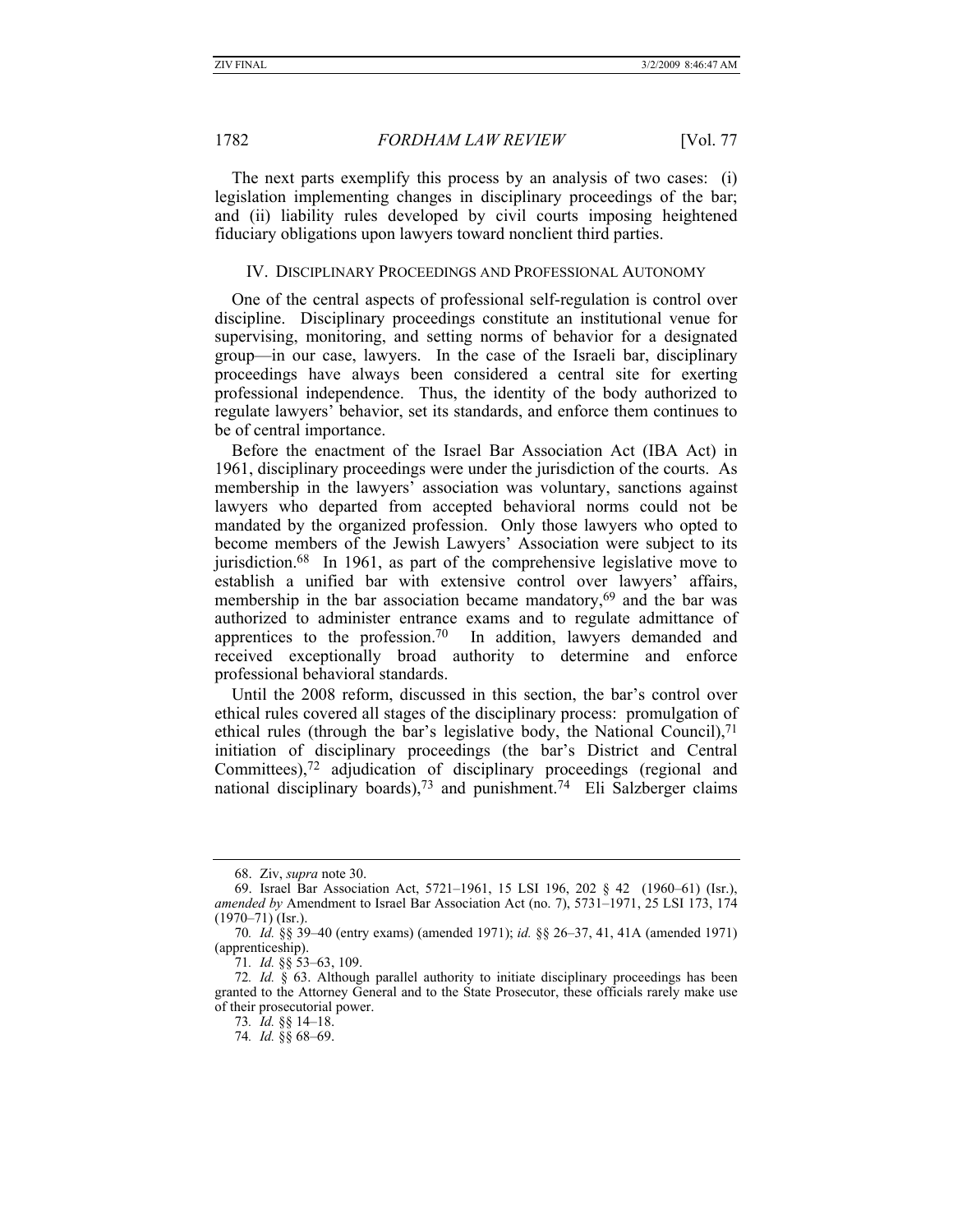that such an expansive control over lawyers' behavior is unprecedented in comparative standards.75

Adjudication of disciplinary proceedings has taken place with very little external oversight. Members of the regional and national disciplinary board—that is, lawyers only—were appointed by the bar association. No public representatives were involved in their appointment or took part in adjudicating disciplinary proceedings. As a matter of practice, members of the disciplinary boards were appointed by the bar's regional committees according to lists that had been agreed upon by opposing sections of the bar, with no public oversight or review.76 This method of appointment exposed the process to severe political manipulation and influence.

The decisions of the bar's disciplinary boards could be appealed to the Supreme Court, sitting as a court of appeals. However, only a small percentage of cases reached this stage. Overall, the disciplinary system had been highly controlled by lawyers, with very limited external or public checks.

This closed system was reinforced by a number of additional qualifications: the disciplinary hearings were not open to the public and were held in closed camera;<sup>77</sup> the decisions of the courts were not published and could not be accessed by interested parties or the public; and the most severe punitive measures imposed by the court (suspension of license and expulsion from the bar) were automatically stayed pending an appeal.<sup>78</sup> In sum, despite some outlets to extraprofessional checks, the system on the whole operated in a self-contained manner, to an extent foreign even to similar professional systems that enjoy a relatively high level of selfregulatory privileges.79

It is therefore not surprising that the public image of lawyers' selfenforcement practices suffered from low esteem: disciplinary proceedings were often criticized as being unfair, arbitrary, and politicized, from an internal and an external perspective. From within, they were too closely tied to the everlasting rivalries within the bar; from the outside, these proceedings were not effective in policing the most severe deviances and were not enforced evenhandedly.<sup>80</sup>

 <sup>75.</sup> Salzberger, *supra* note 30; *see also* LIOR BEN DAVID, THE KNESSET RESEARCH & INFO. CTR., TIPUL BE'AVEROT MISHMA'AT SHEL ORKHE DIN: MABAT MASHVE [THE TREATMENT OF LAWYERS' DISCIPLINARY OFFENCES: COMPARATIVE LOOK] (2004) (Isr.) [hereinafter KNESSET DISCIPLINARY REVIEW DOCUMENT], *available at* http://www. knesset.gov.il/mmm/data/docs/m00920.doc.

 <sup>76.</sup> Pursuant to the Israel Bar Association Act, members of the disciplinary boards are elected by lawyers in general regional elections. 15 LSI §§ 14–15. De facto, the board members were chosen and appointed from a list, which was agreed upon by different segments of the bar.

 <sup>77.</sup> The disciplinary court could decide to permit the presence of third parties or to open the court, but as a matter of course the hearings were held in camera. NAT'L BAR ASS'N R. 73 (Isr. Bar Ass'n).

<sup>78</sup>*. See Id.* R. 72.

<sup>79</sup>*. See* KNESSET DISCIPLINARY REVIEW DOCUMENT, *supra* note 75.

<sup>80</sup>*. See* Ziv, *supra* note 31, at 483–84.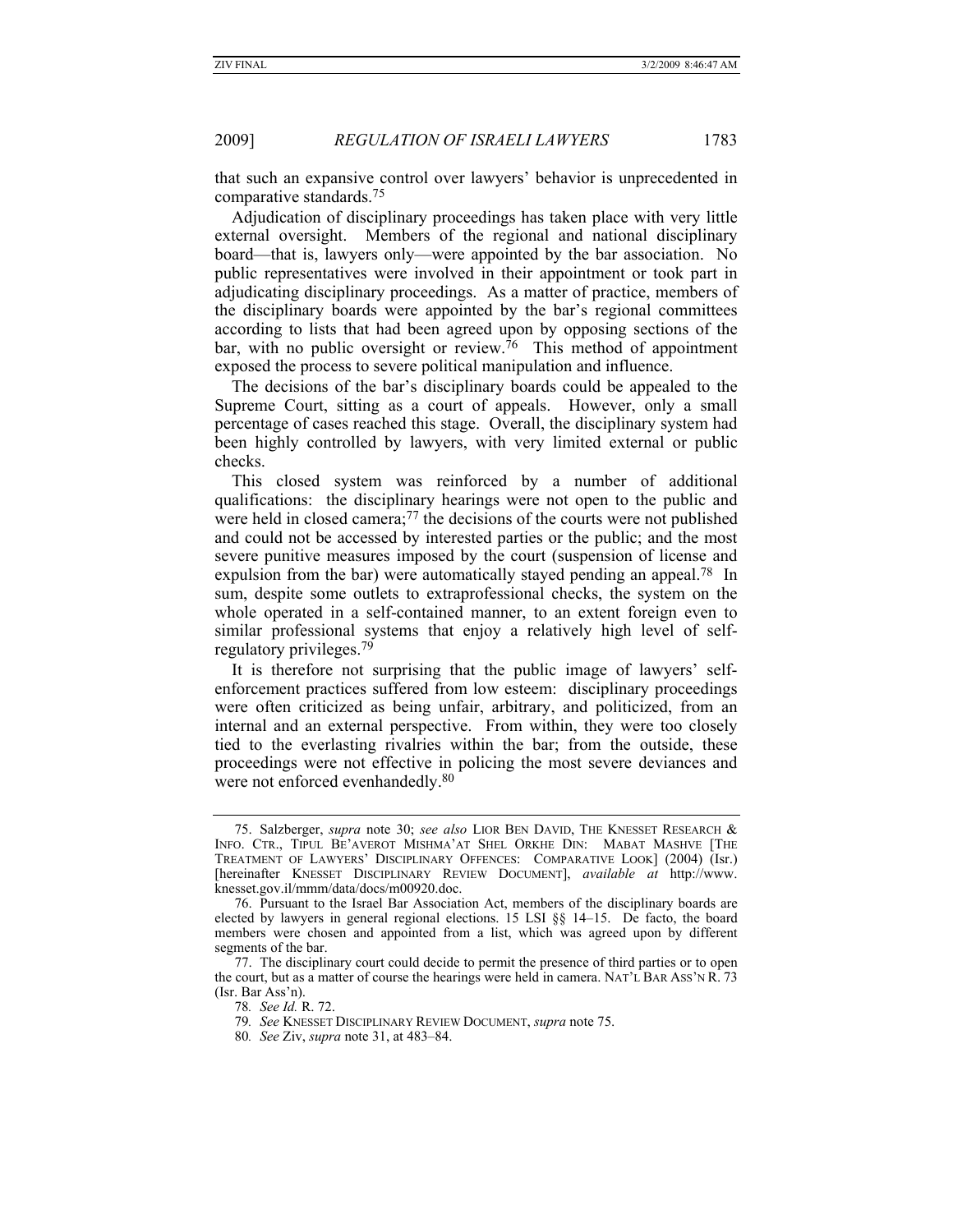This broad self-regulatory arrangement remained for decades, despite occasional critique and grievances aired in the media or in public debates.81 In the mid-1990s, however, winds began to change. In 1994 then-Minister of Justice David Libai appointed a committee chaired by retired District Court Justice Shaul Aloni to review the bar's disciplinary procedures and propose revisions to them.82

In 1996, a group of lawyers petitioned the Israeli Supreme Court, challenging the bar's practice of appointing judges to the disciplinary boards from agreed-upon lists instead of holding open elections. The Supreme Court rejected the petition, but voiced concern over the current procedure, stating that it was flawed and should undergo legislative change.83

In 1996, a group of Knesset members introduced a private bill of legislation to change the way judges are appointed to the disciplinary boards. In 1999, the State Comptroller issued a report on the bar's disciplinary courts, expressing disapproval of the appointment system that had included candidates from "a closed circle" of members and presently remains susceptible to political manipulation. The Comptroller's report noted that in most countries, disciplinary hearings are not under the exclusive control of the relevant bar and recommended opening up the proceedings to broader public involvement and review.84

In 2004, the Knesset Research and Information Center published a report on the bar's disciplinary proceedings, noting its anomalous self-regulatory powers from a comparative perspective.85 Around the same time, some members of legal academia started writing critically about the bar's extensive powers, including on the topic of disciplinary proceedings.<sup>86</sup>

*Id.* at 757.

<sup>81</sup>*. Id.*

 <sup>82.</sup> This committee followed a preceding committee appointed by Minister of Justice David Libai in October 1993 and headed by retired Supreme Court Justice Yaakov Maltz, which looked only partially into the bar's disciplinary proceedings but commented on their low prestige and problematic status. COMPTROLLER, DUH ′AL HABIKORET BELISHKAT 'ORKHE HADIN BEYIŚRAEL [REPORT ON THE REVIEW OF THE ISRAEL BAR ASSOCIATION] (1999) (Isr.) [hereinafter COMPTROLLER REPORT ON THE ISRAEL BAR ASSOCIATION], *available at* http://80.70.129.40/docs/lawyers.rtf.

 <sup>83.</sup> HCJ 1302/96 Indep. & Change Faction v. Tel Aviv Reg'l Council of the Bar Ass'n [1996] IsrSC 50(3) 749. Chief Justice Aharon Barak commented,

The Central Committee [of the bar] is the prosecutor before the disciplinary court. Is it proper that the prosecutor will, de facto, determine the membership of the disciplinary court in its district? The regional committee reflects the internal politics of the bar. Is it not appropriate that choosing the judges should be excluded from such politics? It seems that there is place to consider changing the law, in a manner that the judges in the disciplinary court will be elected by an appointment committee, similar to election of justices and (religious court) judges. The committee will consider the qualification of each candidate, and will surely appoint the best. The election of judges will be taken away from the "political" struggles of the bar and from the local "politics" of the region.

 <sup>84.</sup> COMPTROLLER REPORT ON THE ISRAEL BAR ASSOCIATION, *supra* note 82, at 17–23.

 <sup>85.</sup> KNESSET DISCIPLINARY REVIEW DOCUMENT, *supra* note 75.

<sup>86</sup>*. See, e.g.*, Salzberger, *supra* note 30; Zer-Guttman, *supra* note 32; Ziv, *supra* note 30.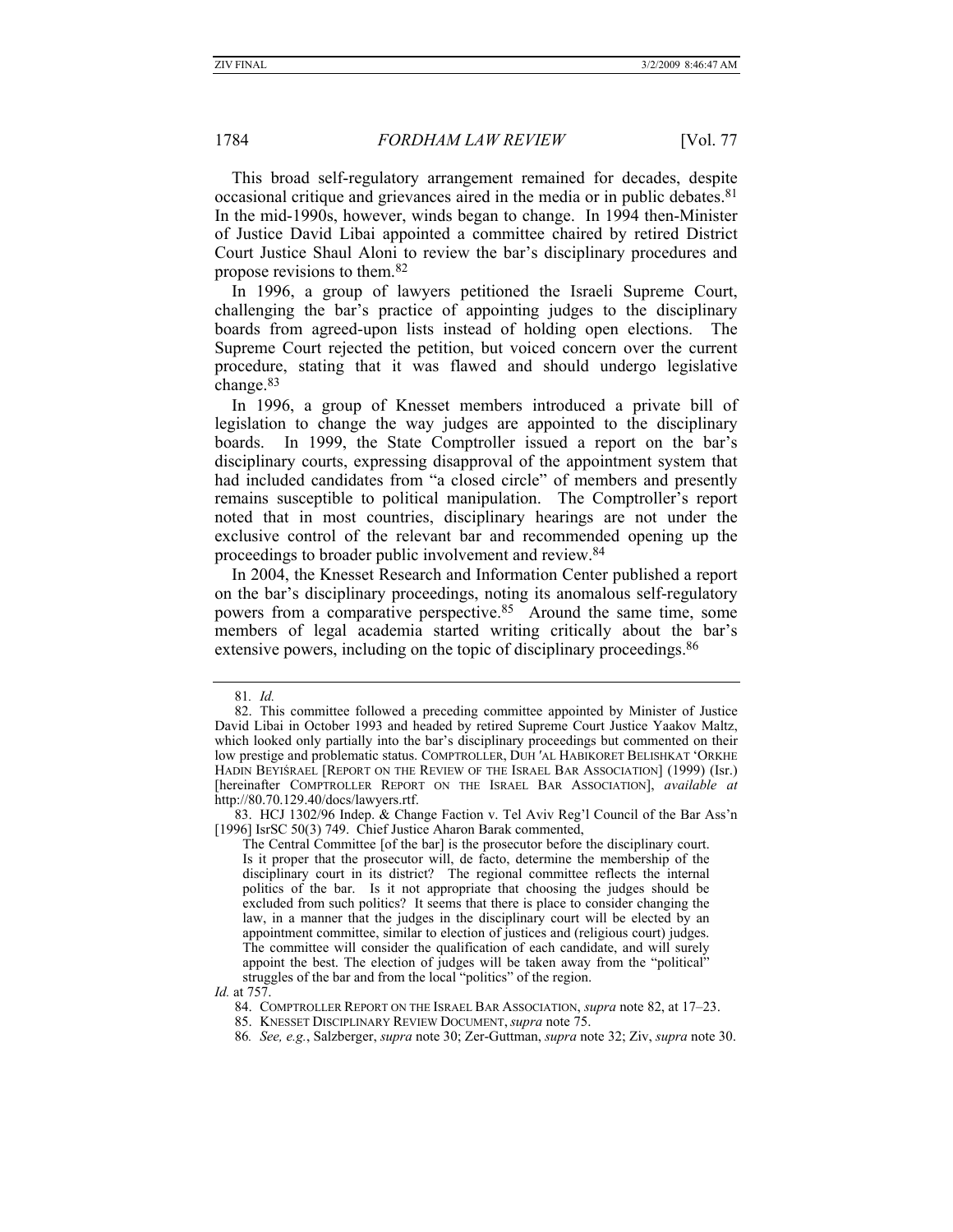At first, the bar tried to halt and defy this wave of challenges to its wellentrenched practices and privileges. It managed to stall legislative reforms for some years, advocating within the MOJ and aligning support among lawyer Knesset members who had held positions in the bar association beforehand. Around 2002, the MOJ started to take the lead on furthering the legislative reform, focusing on disciplinary hearings. The MOJ gradually became the main opposition to the bar. Amendment Number 32 to the Israel Bar Association Act turned into a government-supported bill, led by jurists within the MOJ's legislative department.

This move constituted a stark change in the MOJ's policy compared to its past convention, which had been passive and weak in challenging the bar's extensive powers. It soon became clear to the bar that the organization had lost the ability to stop legislative reform altogether. The bar encountered strong and persistent challenges from government officials, who exhibited a distrustful attitude toward the bar, openly doubting its proclaimed motivations as a guardian of the public interest, rather than its own. Therefore, the bar set its mind on securing the best arrangement possible under the new emerging political and legislative order.

Amendment Number 31 to the IBA Act was submitted to the Knesset in 2004.87 It took three more years for the bill to come before the legislature again, following a series of negotiations between the MOJ and the bar.88 When the bill reached final deliberations in the Knesset Constitution, Law, and Justice Committee (CLJC), the parameters of the reform had already been agreed upon. On the one hand, the grand move of legislative intervention in an arrangement that had been in place for almost forty years was no longer contested. On the other hand, it was also settled that overall disciplinary proceedings would remain within the bar's jurisdiction and would not be turned over to external bodies. In this sense, the bar managed to preserve a significant part of its power over policing lawyers but had to give up exclusivity and control at a number of crucial junctions.

In the fall of 2008, the Knesset CLJC renewed its hearings on the bill in preparation for its final reading. In the next part, I analyze these deliberations, which exemplify the struggle over control and turf between the Knesset, the state (MOJ), and the bar. As illustrated below, one cannot identify a stable or apparent alliance among these bodies: at times the Knesset members exhibited strong support for the government's position, expressing concern over the vast powers afforded to the bar; in other instances Knesset members sided with the bar, understanding its worries over extensive government control over the legal profession. Obviously the

 <sup>87.</sup> Amendment to the Israel Bar Association Act (no. 31), 2004, S.H. 745 (Isr.).

 <sup>88.</sup> Deputy Attorney General Joshua Schoffman explained during the first hearing of the bill in the Knesset Constitution, Law, and Justice Committee (CLJC) that the delay was caused due to attempts of the Ministry of Justice (MOJ) to reach an agreement with the bar. He described the bill as a version that overall had earned the support of the bar, which at that point did not object to a legislative reform but differed in its content and details. Protocol 328 of the Knesset Constitution, Law, and Justice Committee (Nov. 4, 2007) (Isr.) [hereinafter Protocol 328].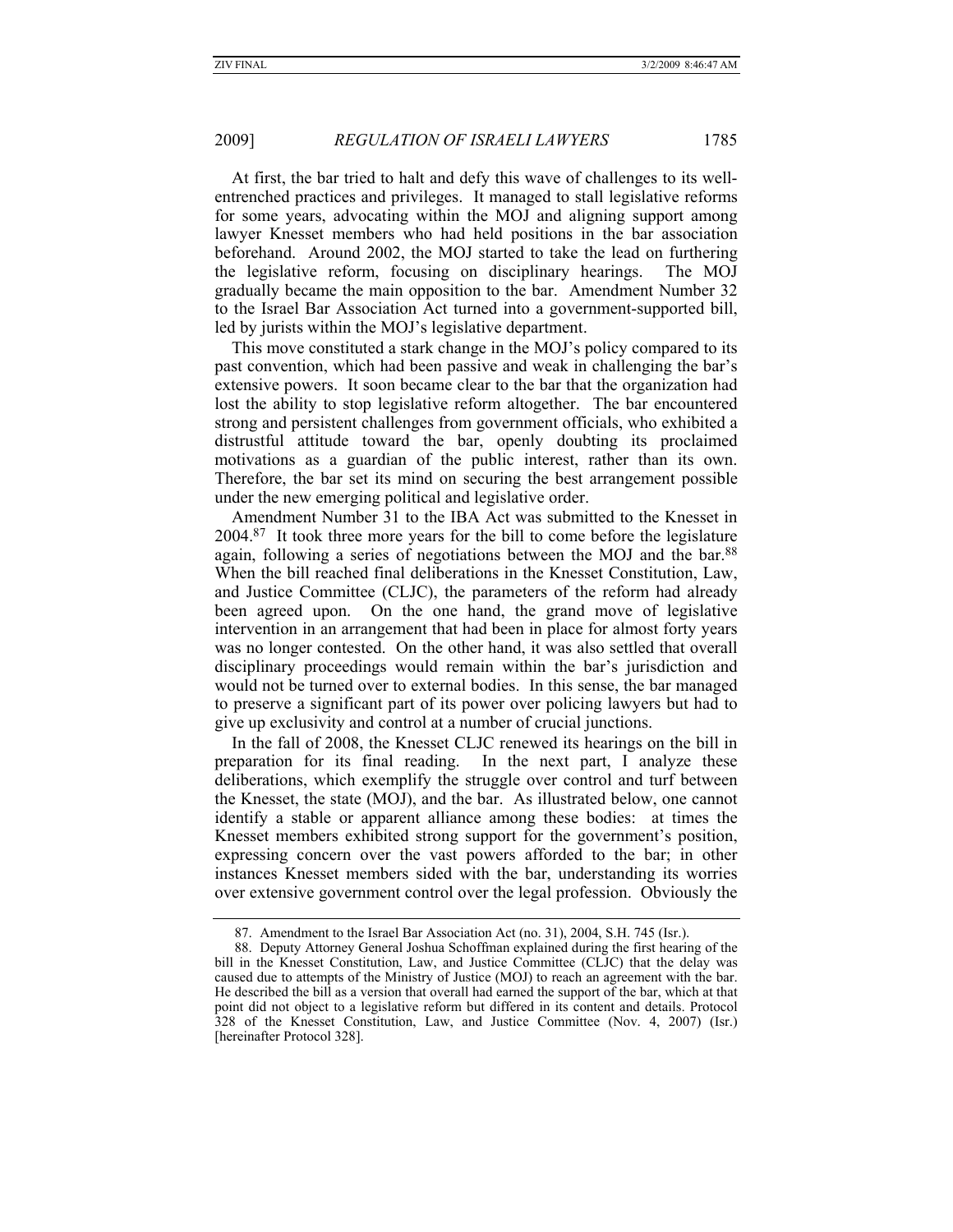judiciary was not present in this process, but as the bill included (at some point in time) a designated role for the Chief Justice of the Supreme Court, the politics of the court, described above, found their way into discussions on the bar's jurisdiction.

As expected, the final version of the law, which was legislated in June 2008, struck a balance between these competing interests and viewpoints. It can be argued that the bar's accomplishments are far greater than the public interest demands. On the other hand, the process per se seems to be an important precedent: a comprehensive reform forced upon the bar from the outside.89 My analysis examines the discourse during the legislative deliberations in order to point out the means by which this new balance was achieved. The following are a number of issues that drew heated debates during the disciplinary proceeding hearings of the Knesset CLJC.

#### A. *Establishment of a Nominating Committee for Disciplinary Judges*

All sides agreed that the current arrangement under which judges are appointed to the disciplinary board is flawed, and that a nominating committee (NC) ought to appoint judges to the district national disciplinary boards. There were harsh disagreements, however, on numerous basic questions relating to this committee, chief among them the following:

- Who will chair the NC?90
- Who will appoint the Chair of the NC?  $91$
- Who will appoint the Chair of the disciplinary bench? $92$

 91. The MOJ asked for this position to be held by the MOJ, but the bar objected strongly. Protocol 328, *supra* note 88, at 6 (attorney Mozer expressing concern over the "taking over" of the process by "the state"). The Knesset members suggested that the Chief Justice hold this position. The final decision gave this power to the Minister of Justice, in consultation with the head of the bar association. 2008, S.H. 597 § 18D(a)(1).

 <sup>89.</sup> The bar's chair of the Ethics Committee, attorney Dror Arad Ayalon, described the amendment as "important," underscoring the fact that the bar did retain most of the control over disciplinary proceedings. Dror Arad Ayalon, *Hareformah Bedin Hamashm'ati* [*The Reform in the Disciplinary Law*], ETTIKA MIKTSU′IT, July 2008, at 1, 1–2.

 <sup>90.</sup> The bar itself asked that the chair of the Nominating Committee (NC) be chosen from the existing judges of the disciplinary boards, a position objected to by the MOJ and rejected by the Knesset due to the majority of bar representatives in the NC. Protocol 328, *supra* note 88, at 4, 8. The Knesset preferred a retired justice, preferably a retired Supreme Court justice. *Id.* at 21–22. The arrangement adopted designated either a retired Supreme Court justice or a retired president of a District Court Justice to chair the NC. Amendment to the Israel Bar Association Act (no. 32), 2008, S.H. 597 § 18D(a)(1) (Isr.).

 <sup>92.</sup> The bar wanted the District Disciplinary Court to choose its own president and the Central Committee of the bar to appoint the president of the National Disciplinary Court; the MOJ objected, asking that the presidents be appointed by the NC. Protocol 340 of the Knesset Constitution, Law, and Justice Committee 44–47 (Nov. 14, 2007) (Isr.) [hereinafter Protocol 340]; Protocol 567 of the Knesset Constitution, Law, and Justice Committee 5 (June 15, 2008) (Isr.) [hereinafter Protocol 567]. The final arrangement gave the power to the judges, with the approval of the NC. 2008, S.H. 596  $\S$  18D(a)(1).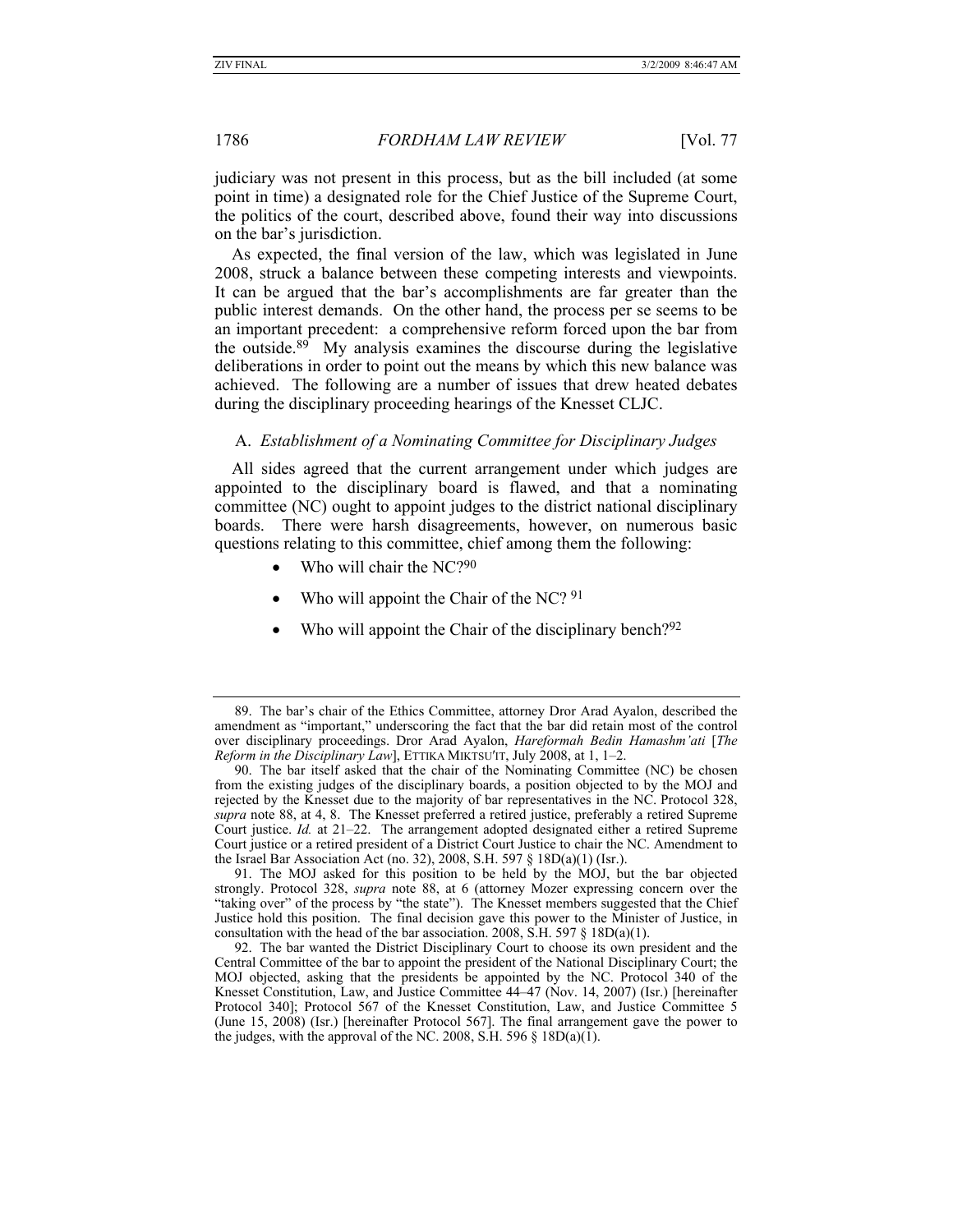- 
- What percentage of the membership of the NC will be appointed by the bar?93
- Will the state have a designated number of members that it can appoint to the NC from within the civil service?94
- Will the NC need a special majority for its decisions?<sup>95</sup>

Analyzing the discussions on these matters reveals a political struggle on the boundaries of the bar's autonomy, as well as the extent of external control over the central change introduced by the bill—taking away the exclusive power to appoint judges from the bar. Although the bar agreed to the principle of change, it wanted to preserve as much control as possible in the new deal.

## B. *Establishment of Statutory Ethics Committees*

Another central change proposed by the bill was the establishment of statutory regional and national ethics committees. These committees would be vested with prosecutorial powers to bring disciplinary charges against lawyers, as well as to issue prerulings upon request. The membership on these committees drew heated debates on the following points:

- Will nonlawyers serve on the ethics committees?<sup>96</sup>
- Will jurists who are not practicing lawyers be allowed to serve on the ethics committees?<sup>97</sup>
- Will there be a paid position to coordinate and implement the work of the ethics committees?98

 <sup>93.</sup> Before the hearings it was agreed that the bar would appoint four out of seven members of the NC. 2008, S.H. 598 § 18D(a)(3)–(4).

 <sup>94.</sup> The bar strongly objected to having "designated" members, chosen by the civil service, fearing they would form opposition with the members of the bar. The position of the MOJ was adopted. *Id.* § 18D(a)(2).

 <sup>95.</sup> The MOJ's request for a special majority (five out of seven) was not accepted. Protocol 340, *supra* note 92, at 22. The bar stated that there was a "trade-off": the MOJ's position was accepted as a reappointment of the NC chair, therefore the MOJ should prevail on the special majority request. *Id.* at 21–22.

 <sup>96.</sup> The bar strongly objected to the possibility that nonlawyers would staff the ethics committees, and its position was accepted.

 <sup>97.</sup> The bar also strongly objected to nonactive members of the bar (such as retired judges, members of academia, jurists from civil service, etc.) serving on the ethics committee. The debate on this point was long and principled. The bar's position was rejected, and the arrangement adopted allowed a number of nonactive members of the bar to serve on these committees. Protocol 401 of the Knesset Constitution, Law, and Justice Committee 16 (Jan. 1, 2008) (Isr.) [hereinafter Protocol 401].

 <sup>98.</sup> The bar objected to establishing this paid position; its position was not accepted. 2008, S.H. 597 § 18C; Protocol 476 of the Knesset Constitution, Law, and Justice Committee 1–18, 35–45 (Feb. 26, 2008) (Isr.) [hereinafter Protocol 476]; Protocol 416 of the Knesset Constitution, Law, and Justice Committee 35–45 (Jan. 9, 2008) (Isr.) [hereinafter Protocol 416].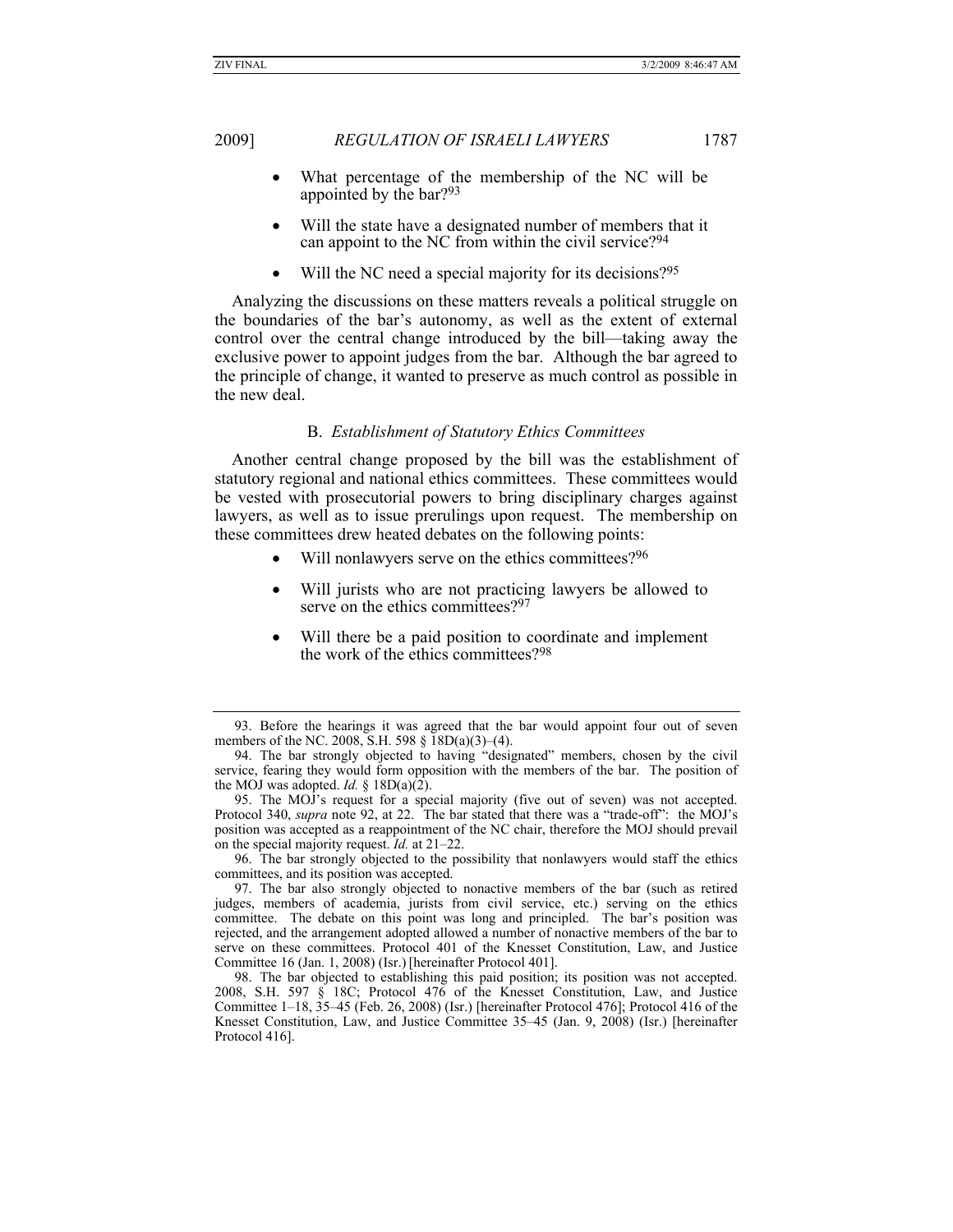The debate over the ethics committees' authority was extremely lengthy. It touched upon the core issue at stake: Who will control the determination of normative ethical and behavioral standards of lawyers, through bringing charges as well as through a preruling procedure? The Chair of the CLJC, Member of the Knesset (MK) Ben Sasson, who generally took a strong stand against the anticompetitive position of the bar, expressed his sentiments on this question: "I know of no other public organization in Israel that has a statutory status similar to the bar. The public gave you this status, the public must be a participant. The public makes your law, backs you up, let the public sit there."99

In general, the bar attempted to keep the shop closed as much as possible for its membership. It not only objected to appointment of nonlawyers to the ethics committees but also to jurists who were not active members of the bar, such as retired judges, or in civil service. On this point, the bar's position was rejected and the MOJ's accepted. The Knesset turned down, however, the MOJ's request to designate a quota for public service and state lawyers on the ethics committees, drawing critique from MK Itshak Levi, stating that "[r]epresentatives of the state have no advantage on issues of ethics."100 As for the proposal to appoint a lawyer in a paid position to coordinate and implement the work of the ethics committees, the bar objected to this new position, arguing for the professional interests of participation and democracy. The bar's proclaimed concern was that the disciplinary proceedings would become too formal and professionalized, losing their collegial, informal nature. The MOJ, whose position was accepted on this point, wanted the exact opposite: more professionalized, standardized, and transparent proceedings.

#### C. *Abolishment of Procedural Privileges*

The arrangements that afforded lawyers exceptional privileges throughout disciplinary proceedings were for the most part abolished. The bill established that the proceedings would be held in open court and that punitive measures (expulsion and suspension) would apply immediately unless stayed by a court order. In addition, appeal to the Supreme Court on rulings of the disciplinary courts was replaced with a review by a district court, as is commonly the norm in similar procedures.

On its own, the legislative amendment on disciplinary proceedings did not overturn the system fundamentally, because it left them, in large part, within the domain of the bar. Nevertheless, it should be assessed as part of a proactive and critical standpoint emerging from the government and the Knesset, signaling a current change in their relative powers. This approach treats dubiously lawyers' claims for professional independence and entrusts lawyers with societal obligations, thus accentuating the public rather than private nature of the profession.

 <sup>99.</sup> Protocol 401, *supra* note 97, at 17.

<sup>100</sup>*. Id.* at 23 (statement of Member of the Knesset Itshak Levi).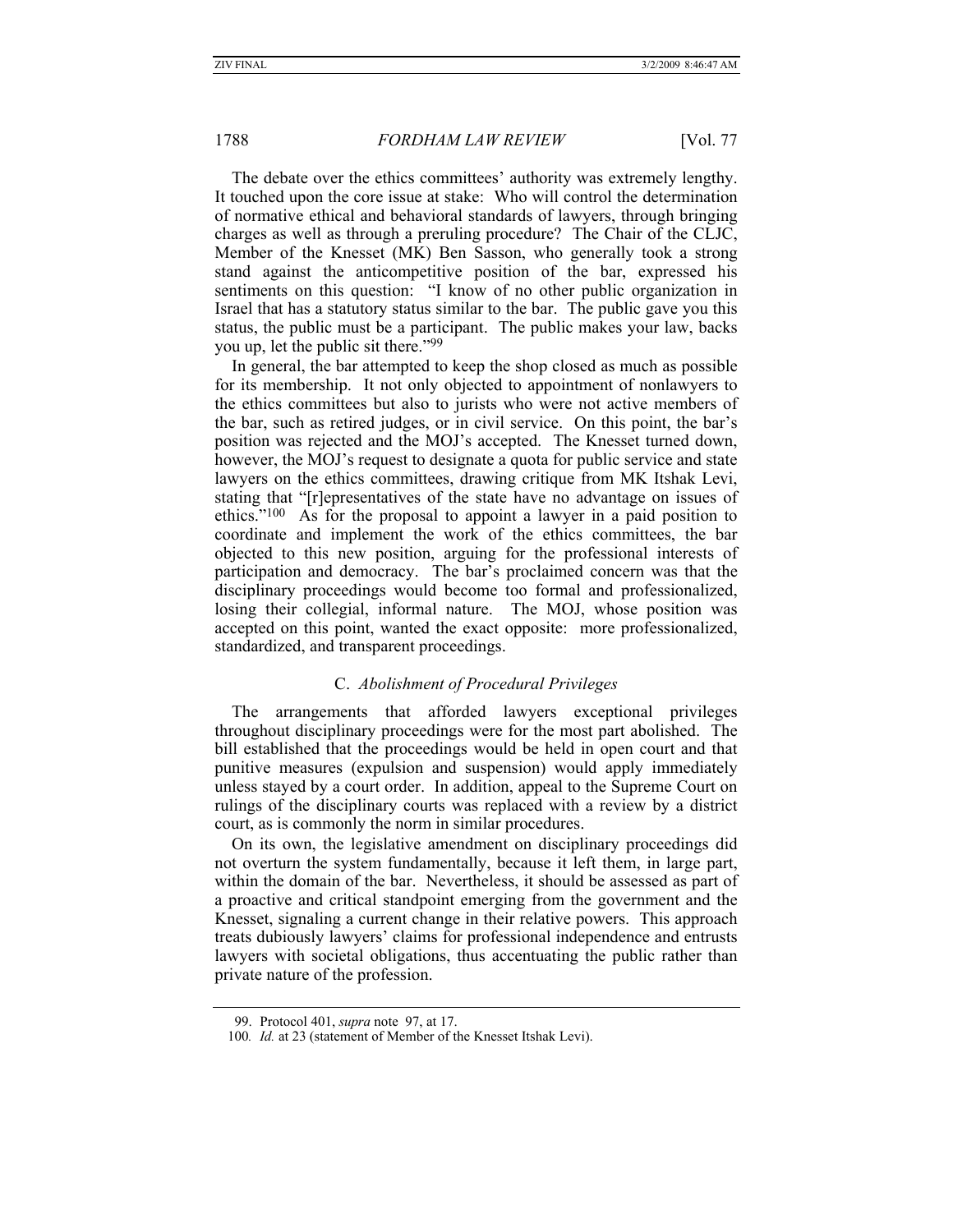#### V. OBLIGATIONS TOWARD NONREPRESENTED THIRD PARTIES

The private-public tension embodied in lawyers' ethos is manifested in an inherent professional "loyalty intersection." Lawyers simultaneously carry multiple obligations to their clients, to the court, to the profession, to fellow colleagues, to opposing parties, to their employers, to their own personal interests and beliefs, and to the public at-large. They need to constantly balance these duties, a task that is complicated due to frequent discord between different interests. The body that determines how to balance out these competing interests operates therefore as a regulator, by setting the array of rights and rules by which lawyers must carry out this task.

Regulation of this sort can be conducted through different venues: direct legislation (for example reporting duties), $101$  ethical rules (for example bar disciplinary procedures), administrative and intuitional controls,<sup>102</sup> or liability rules.<sup>103</sup>

Liability rules operate on the basis of ex post complaints and lawsuits (usually for monetary damages) filed against lawyers by injured parties. The large part of them are malpractice law suits of injured clients; it is through cases of this sort that courts define professional competency and set lawyers' standards of practice.<sup>104</sup>

But liability claims are not limited to clients and are often launched by nonclient third parties who have been harmed either by a client who was represented by a lawyer now being sued, or by the lawyer directly. In these cases, courts are called upon to define the scope of lawyers' professional duties toward third parties, oftentimes when these duties stand in direct conflict with the lawyer's primary duty to further the interests of his or her own client.

Cases of this sort, in particular those in which a client's conduct has injured third parties, reveal the broader dispute about the extent to which lawyers should play a role in controlling socially undesirable behavior of their clients. This is a fundamental question that lies at the heart of the

<sup>101</sup>*. See* Shelley D. Gatlin, Note, *Attorney Liability Under Deceptive Trade Practices Acts*, 15 REV. LITIG. 397, 400 n.9 (1996); *see also* Sarbanes-Oxley Act of 2002, Pub. L. No. 107-204, 116 Stat. 745, 784 (codified as amended in scattered sections of 15 and 18 U.S.C.); 15 U.S.C. § 7245 (2006).

<sup>102</sup>*. See* Fred C. Zacharias, *Understanding Recent Trends in Federal Regulation of Lawyers*, 2003 PROF. LAW. (SYMPOSIUM ISSUE) 15, 16–22.

<sup>103</sup>*. See* Wilkins, *supra* note 13, at 806–07; Fred C. Zacharias & Bruce A. Green, *Rationalizing Judicial Regulation of Lawyers*, 70 OHIO ST. L.J. (forthcoming Spring 2009), *available at* http://papers.ssrn.com/sol3/papers.cfm?abstract\_id=1324206.

 <sup>104.</sup> As most lawyers carry malpractice insurance, insurance companies are playing a growing role in setting professional standards as well. In Israel, the courts have been elevating lawyers' standard of behavior toward their clients and demanding a heightened level of competence, particularly in land transactions. *See, e.g.*, CC (TA) 2184/99 Sharon v. Leibovitz (1998) 6408 (3) 2002 (Isr.) (Hayut, J.) (imposing civil liability upon a lawyer for drafting a contract that did not protect sufficiently the clients who were purchasing an apartment).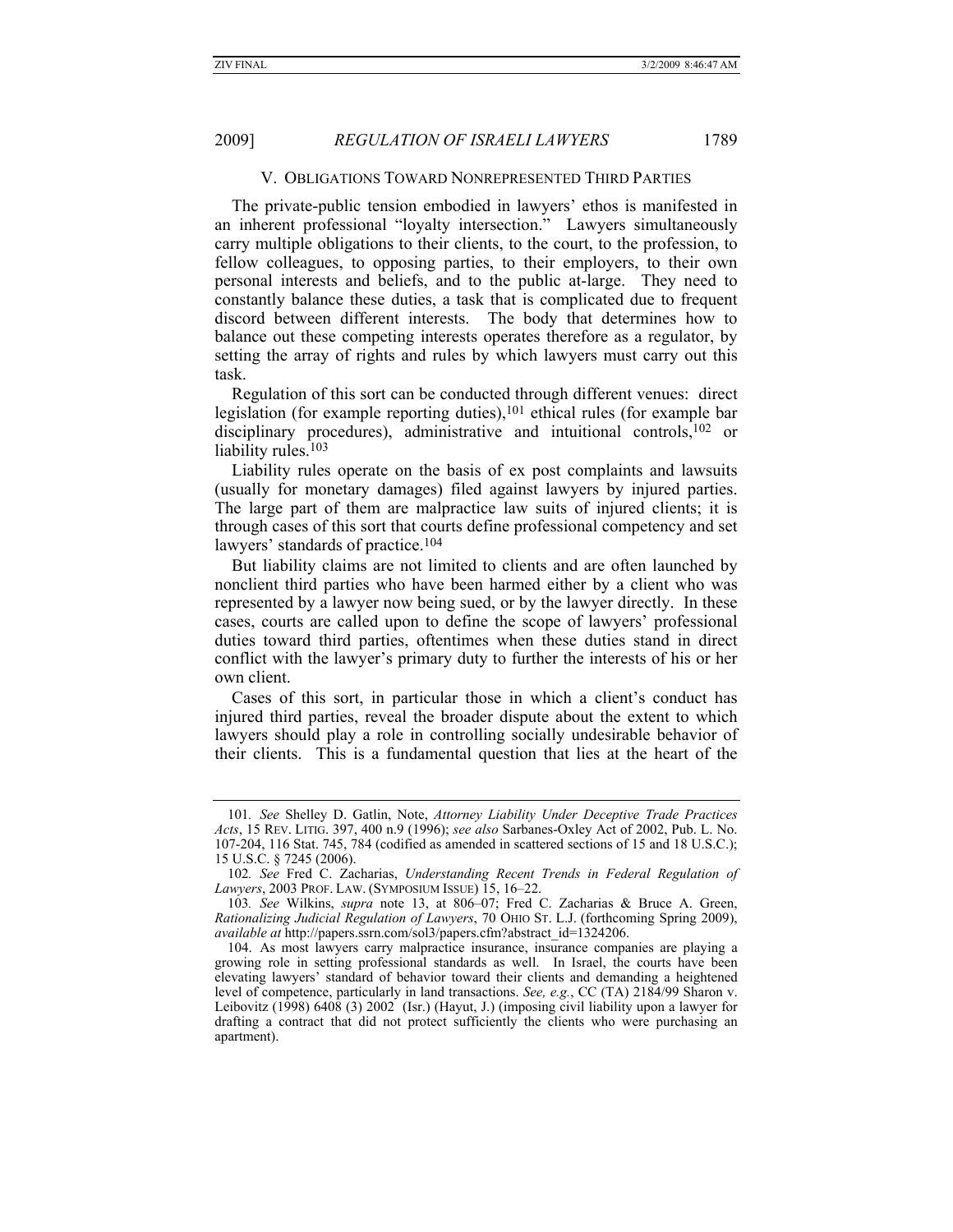debate about lawyers' ethics.105 Is the lawyer simply the "long arm" of the client, and therefore not accountable to the consequences of the client's act as long she remains "within the bounds of law"? Or do we expect the lawyer to bear a heightened standard of behavior when third parties might be harmed and to use measures to protect them? That lawyers owe some direct duties to third parties—at times on account of their clients' interests—reflects the notion that lawyers are not only officers of the court in the narrow sense of this term, but that we expect them to exhibit higher standards of morality as part of their role in the justice system at-large.<sup>106</sup> In other words, as the courts in Israel determine lawyers' liability in these circumstances, they are in fact transforming the theoretical and moral debate about professional accountability into binding legal standards. Examining civil suits (rather than disciplinary processes) addressing lawyers' liability toward third parties is informative because negligent professional conduct does not necessarily constitute a disciplinary or ethical offense.

In Israel, courts have dealt with questions of liability toward third parties in a broad array of circumstances.<sup>107</sup> They have imposed civil liability upon lawyers when lawyers established a direct relationship with nonclients, when they undertook to carry out a task benefiting a nonclient, when the lawyer provided a service to a person who had relied upon the lawyer, and when the lawyer misrepresented himself as having a duty toward the affected person.<sup>108</sup> In cases of this sort, the courts imposed a duty, which previously had not been recognized, toward an affected party beyond the strict lawyer-client relationship, finding lawyers liable for the damages caused by their acts. The courts have thus regulated the profession by setting a normative behavioral standard upon the lawyer, *qua* lawyer, even if the same activity did not constitute an ethical offense.<sup>109</sup> However in most cases of this sort there had not been a direct conflict between the interest of a client and an affected third party.

The Israeli courts have taken the duty to nonclients a step further. In a number of cases litigated in the last decade, the courts were asked to recognize the civil liability of lawyers for monetary damages caused to an unrepresented, opposing party as a result of a legal transaction in which the

<sup>105</sup>*. See, e.g*, FREEDMAN, *supra* note 26; LUBAN, *supra* note 25; Gordon, *supra* note 25; Murray L. Schwartz, *The Zeal of the Civil Advocate*, 1983 AM. B. FOUND. RES. J. 543; Simon, *supra* note 25; Richard Wasserstrom, *Lawyers as Professionals: Some Moral Issues*, 5 HUM. RTS. 1, 12 (1975).

 <sup>106.</sup> *See* LUBAN, *supra* note 25, at 166–69. David Luban claims that lawyers must act as moral buffers between their clients and potentially injured third parties. *Id.*; *see also* Zacharias, *supra* note 20, at 3–5, 7 (summarizing argument for lawyers' adoption of an ethical stance based on "universally applicable morality").

 <sup>107.</sup> The most comprehensive research on this topic has been conducted by Limor Zer-Guttman. *See generally* Zer-Guttman, *supra* note 15; Zer-Guttman, *supra* note 32.

 <sup>108.</sup> Zer-Guttman, *supra* note 15, at 172–83.

<sup>109</sup>*. See* John H. Bauman, *A Sense of Duty: Regulation of Lawyer Responsibility to Third Parties by the Tort System*, 37 S. TEX. L. REV. 995, 1012–17 (1996). The basic liability of lawyers toward third parties was established in *Biakanja v. Irving*, 320 P.2d 16 (Cal. 1958).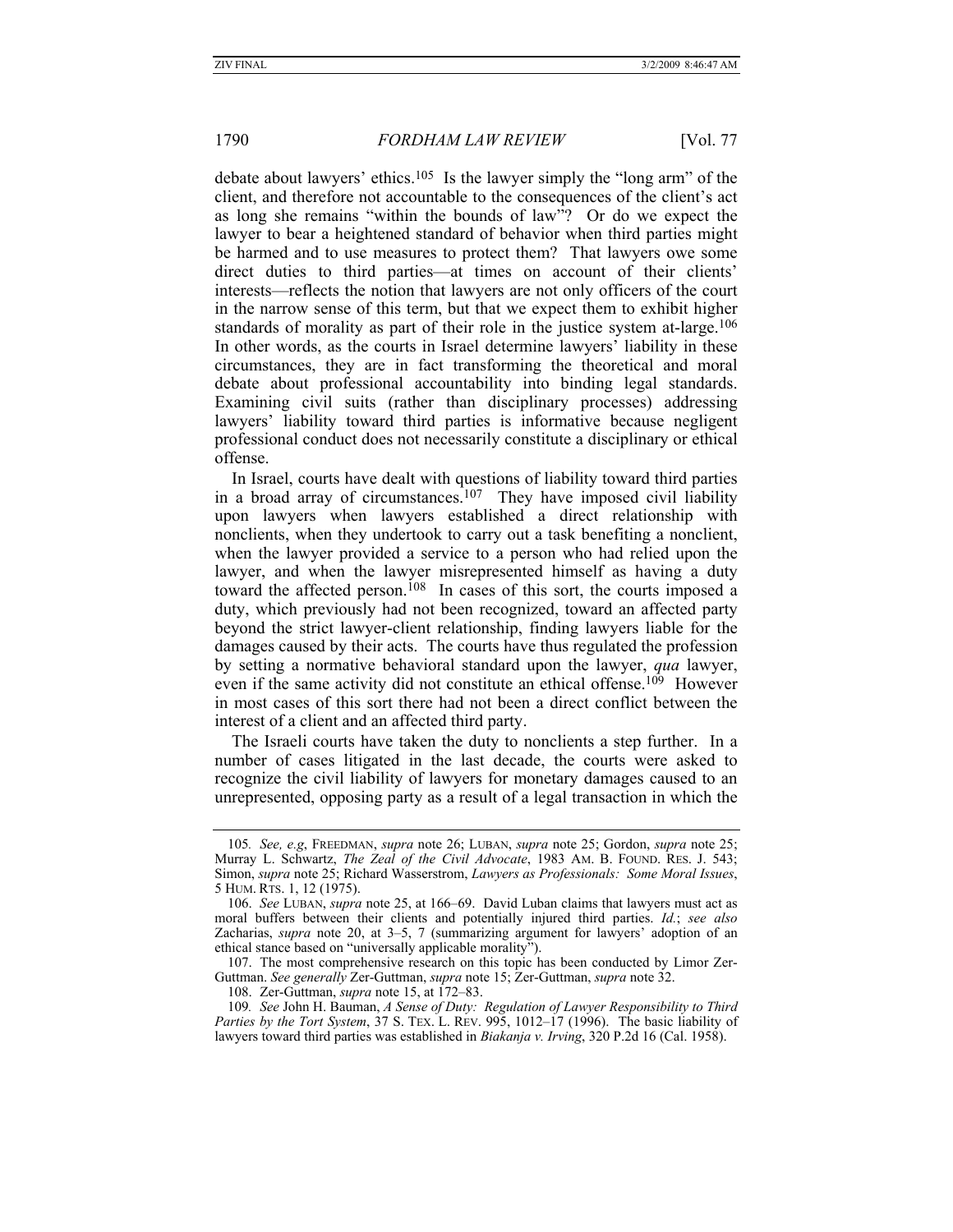lawyer had represented a client.<sup>110</sup> In all cases, the legal transaction involved either the purchase of a home or some other transaction of real property by the nonclient, and, in all cases, the lawyer had represented the developer, the contractor, or a lender. The legal documents governing the transaction were drawn up by the lawyer, who looked after the interests of his clients alone and did not adequately protect the interests of the opposing, weaker party. As a result of these unbalanced deals, the third parties lost assets and sued the lawyers for their damages. The lawyers claimed that they owed fiduciary duties and a duty of care to their clients only and thus could not be held liable for the damages that occurred to opposing parties. They further argued that, if the court recognized their liability to protect the interests of nonclients, this would entail a breach of their duties to their clients.

In two recent cases, the Israeli Supreme Court rejected these arguments. Instead, the court inquired into the actual relationships that evolved between those involved in the transaction. The judges examined the power disparities between the parties; the type of transaction that was at stake (acquisition of a personal home or a mortgage of a small business); the extent of the lawyer's involvement in setting up the legal transaction; the way the lawyer had presented herself during the deal; the level of trust that was actually bestowed upon the lawyer by the third party; how foreseeable the damage had been at the time of the transaction; and, in general, the "fairness" of the event. It recognized that lawyers have duties of care toward nonclients in circumstances of severe imbalance of power between parties, deep lawyer involvement in the transaction, actual reliance upon the lawyer by the nonrepresented party, and when that party was not advised by the lawyer to consult or hire an independent lawyer.111 The Court further ruled that in order to fulfill this duty the lawyer may be expected to take legal measures to protect the opposing party, even if it might be disadvantageous for the client.

*Nahum v. Durnbaum* is a particularly telling case.<sup>112</sup> In this instance, a lawyer represented a lender in a complicated legal transaction in which the opposing party, a couple who urgently needed a loan, agreed to draconic borrowing terms and to the imposition of a lien on their home as security for the loan (the transaction included excessive interest rates, severe penalties for nonpayment, and harsh terms of immediate foreclosure). The borrowers were not represented during the legal transaction and the lawyer did not advise them that they ought to consult with a lawyer on their part. As expected, the loan was not repaid according to its terms, and the family lost its home and acquired additional heavy monetary losses. The lawyer

<sup>110</sup>*. E.g.*, CA 2625/02 Nahum v. Durnbaum [2004] IsrSC 58(3) 385; CA 6645/00 Arad v. Even [2002] IsrSC 56(5) 365; CA 1170/91 Bekhor v. Yehiell [1994] IsrSC 48(3) 207; CA 751/89 Mushapor v. Shohat [1992] IsrSC 46(4) 531; CA 37/86 Levy v. Sherman [1990] IsrSC 44(4) 446.

<sup>111</sup>*. See Arad*, IsrSC 56(5) *passim*; *Nahum*, IsrSC 58(3) *passim*.

<sup>112</sup>*. Nahum*, IsrSC 58(3) at 385.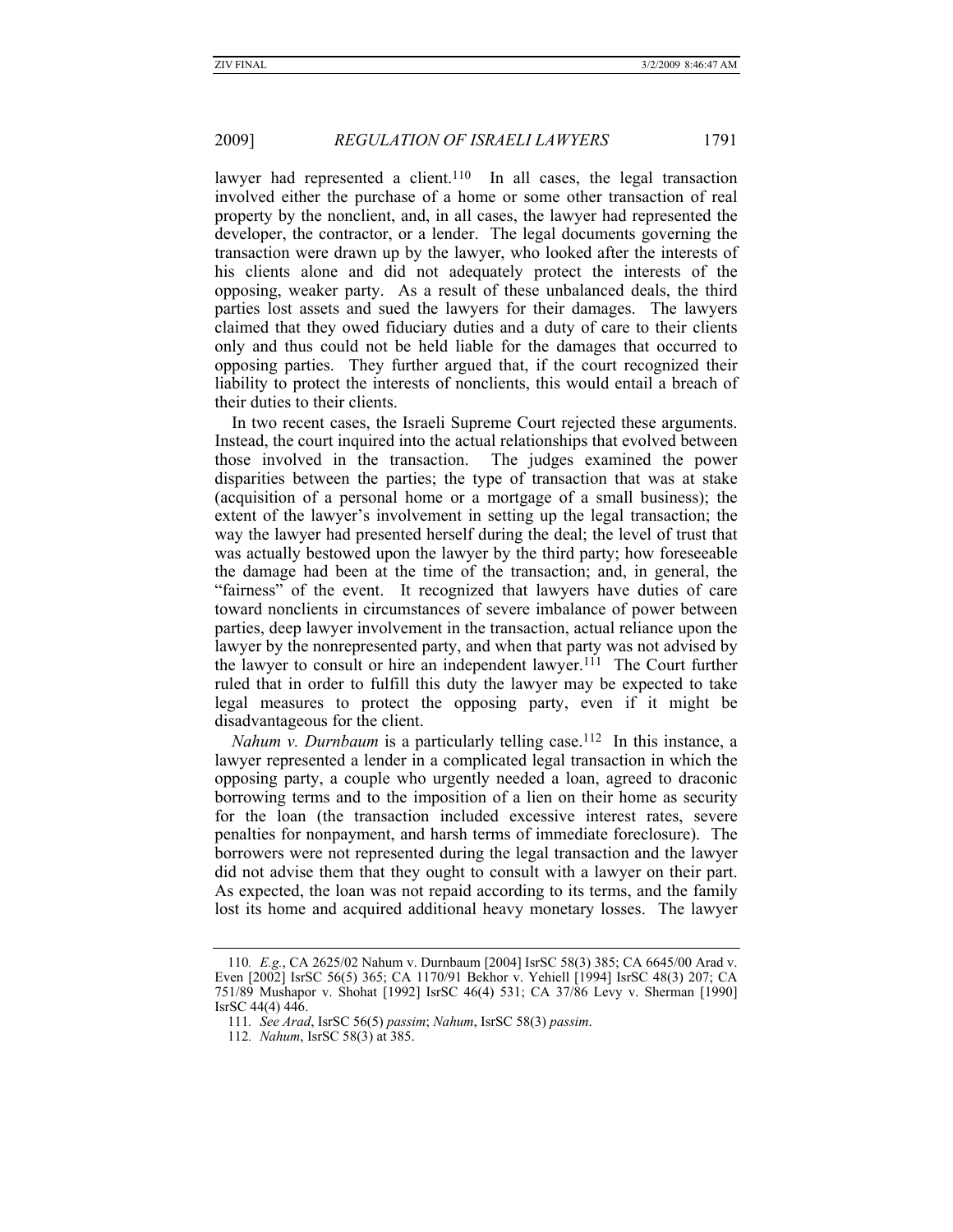who represented the lender was found to have violated his duties of care toward the nonclient borrowers. The court determined that he acted negligently toward them and was thus liable for part of the damages suffered. Chief Justice Barak noted that the lawyer should have devised the transaction differently, in a way that would guarantee more protection to the borrowers, protection that contract law itself affords in land transactions of this sort. At the least, stated Chief Justice Barak, the lawyer should have notified the borrowers that they were entitled to certain protections by law, since they were mortgaging their personal home, and he should have advised them not to sign the mortgage contract before they received all the money. By not doing so, the lawyer violated his direct duty toward the nonclient, notwithstanding the disadvantage this may have caused his client<sup>113</sup>

The notable point in this case is that the borrowers filed suit against the lender, but lost the case on contractual grounds. The civil court held that the contract could not be invalidated on legal grounds of undue duress or coercion. In other words, the client-lender had acted "within the bounds of law"; nevertheless, the lawyer was held to a different, elevated standard of behavior. By recognizing a direct duty of the lawyer to the nonclient borrower, and by holding the lawyer to a higher normative standard than his client, the court struck a balance between client interests and inferiorly situated, nonrepresented third parties who put faith in the lawyer. In the words of Chief Justice Barak,

The deal the lawyer had cooked up created a complex legal situation. The understanding of this situation requires knowledge in the law . . . . Of course, due to the legal complexity of the transaction[,] the appellate, as a lawyer, enjoys a significant advantage of knowledge and control. The respondents, on the other hand, were at an inferior position and they trusted the legal talents of the [lawyer]. They trusted his integrity, skills and honesty.114

Through the definition of negligence, the court gave meaning to the public role of the lawyer: the lawyer could not claim that he satisfied his professional duties by utilizing all of the means the "law" made available to his client. As a lawyer, the expectation was that he perform his duties not only by following the letter of the law, but also by adhering to its spirit and purpose. It is highly probable that in this kind of situation, the bar was unlikely to regard the lawyer's behavior as unethical, according to existing disciplinary standards.

This judicial outcome was not unanticipated. In general, the courts are inclined to consider lawyers' duties toward the court (and thus, the public) as trumping their duties to their clients when those are in conflict. More than once, the Israeli Supreme Court has stated that during adjudication,

<sup>113</sup>*. Id.* at 428–29.

<sup>114</sup>*. Id.* at 426–27.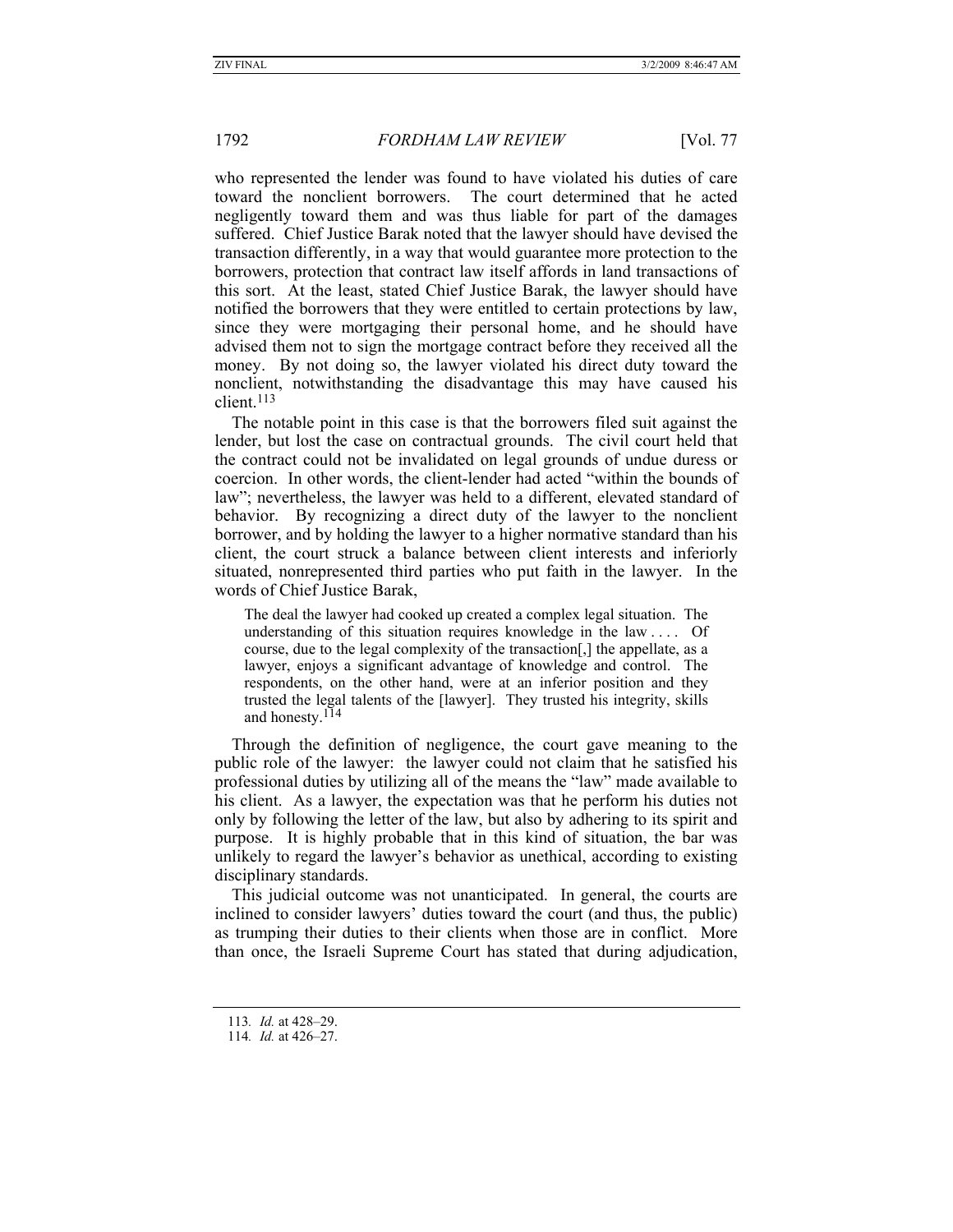lawyers' duties to clients ought to cede those owed to the judiciary.<sup>115</sup> *Nahum v. Durnbaum* thus can be seen as an extension of this viewpoint into transactional practice. By setting this standard, the court redefined the public/private boundaries of lawyers' duties.

#### **CONCLUSION**

Since the 1990s, the legal profession has been subjected to increased regulation from multiple, external sources. This regulatory transformation is not occurring through comprehensive reforms like those that took place in the United Kingdom and New Zealand in the last decades. The change occurs through piecemeal, small-scale, incremental encroachment on the previously tight system of self-regulation.

When state institutions begin setting lawyers' terms of practice, they bring along a particular vision of the legal profession's role in an open society. This vision does not adhere to the strong version of client loyalty. It weakens lawyers' self-interests and attempts to impose broader public commitments upon the profession. In this essay, I have described in detail two newly established arrangements of this sort, but there are many others. State agencies now see lawyers as gatekeepers of the public good and require them to heighten their reporting duties. The legislature demands that they open up the profession to greater transparency, accountability, and competition (uncoincidentally, all characteristic of a functioning democracy). Judges have begun to impose direct sanctions on lawyers who do not assist the court to administer what they define as justice. Courts have begun to intervene more often in fee agreements between clients and lawyers, with a view toward greater protections of clients' interests. Courts are setting higher standards in civil malpractice suits. This judicial intervention may not reveal a coherent and well-developed standpoint about lawyers' societal roles, but it does signal a change. The anticompetitive, protective, and self-interested nature of the profession can not and should not be sustained any longer.

Alongside state regulation, competition is also challenging the bar's entrenched control over the market for legal services. To begin with, commercial companies and nonprofit organizations are entering the terrain in which lawyers had dominated exclusively. What used to be a rather quiet front in the early decades of Israeli statehood now requires constant maintenance and monitoring from the bar, which has been losing the stronghold in determining who can provide legal services. From a different front, as the number of malpractice suits increase, insurance companies are playing a larger part in setting lawyers' standards of competence and professionalism.

To be sure, this type of market-originated, indirect regulation is hardly interested in defining a public role for lawyers and is mostly driven by

<sup>115</sup>*. See, e.g.*, CA 6185/00 Hana v. State of Isr. [2001] IsrSC 56(1) 366; CrimA 196/97 Martinez v. State of Isr. [1997] IsrSC 50(5) 591.